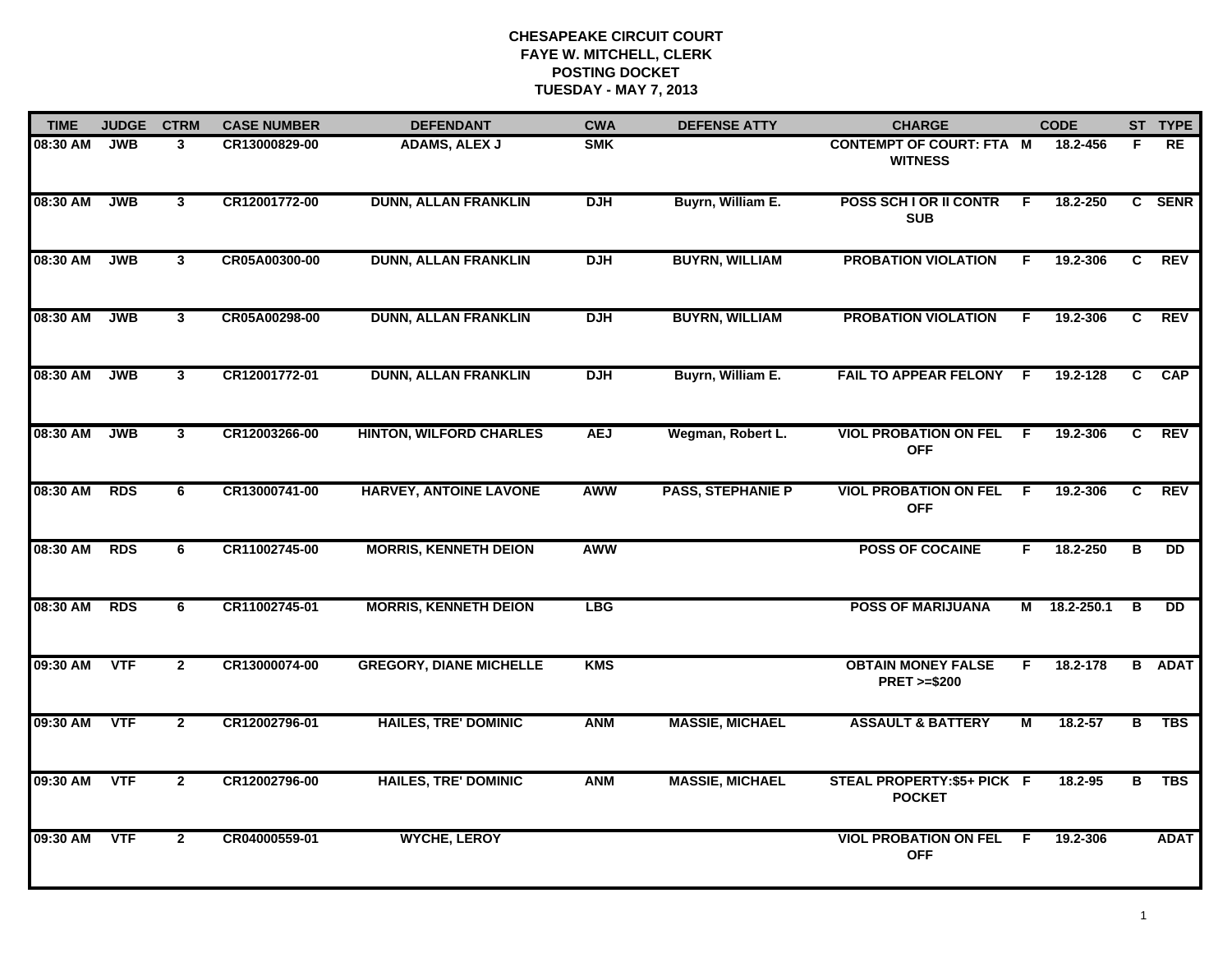| <b>TIME</b> | <b>JUDGE</b> | <b>CTRM</b>    | <b>CASE NUMBER</b> | <b>DEFENDANT</b>                   | <b>CWA</b> | <b>DEFENSE ATTY</b>      | <b>CHARGE</b>                                     |    | <b>CODE</b>           |          | ST TYPE       |
|-------------|--------------|----------------|--------------------|------------------------------------|------------|--------------------------|---------------------------------------------------|----|-----------------------|----------|---------------|
| 02:00 PM    | <b>VTF</b>   | $\mathbf{2}$   | CR12003129-00      | <b>AMBROSE, CHRISTOPHER JOSEPH</b> | <b>KAR</b> | <b>DAVIS, RICHARD</b>    | <b>NONVIOL FELON POSS GUN F</b><br><b>W/I 10Y</b> |    | 18.2-308.2            | C        | <b>TBS</b>    |
| 02:00 PM    | <b>VTF</b>   | $\overline{2}$ | CR12002876-00      | <b>ANDERSON, AARON L</b>           | <b>SMK</b> | Crook, Heather B         | <b>POSS MARIJUANA</b>                             | М  | 18.2-250.1            | <b>S</b> | <b>TBS</b>    |
| 02:00 PM    | <b>VTF</b>   | $\mathbf{2}$   | CR12000747-02      | <b>ANDERSON, RONALD DEMORRIS</b>   | <b>KAR</b> | Draper, Anthony L        | <b>VIOL PROBATION ON FEL</b><br><b>OFF</b>        | F  | 19.2-306              | C        | <b>TBS</b>    |
| 02:00 PM    | <b>VTF</b>   | $\overline{2}$ | CR13000976-00      | <b>AUGUSTINE, NAMEL PRINCE</b>     | <b>WHC</b> | <b>DECKER, PETE</b>      | <b>HIT AND RUN</b>                                |    | F C.46.2-894          |          | C ADAT        |
| 02:00 PM    | <b>VTF</b>   | $\overline{2}$ | CR13001057-00      | <b>BATTLE, ERIC PRESTON</b>        | <b>KAP</b> | <b>NICOLO, ANTHONY J</b> | <b>ELUDE</b>                                      | F. | 46.2-817B             |          | <b>B</b> ADAT |
| 02:00 PM    | <b>VTF</b>   | $\overline{2}$ | CR13000917-01      | <b>BELL, LAWRENCE</b>              | <b>MLK</b> | <b>PLOTT, STEPHEN</b>    | <b>STOLEN PROPERTY</b><br><b>W/INTENT SELL</b>    |    | F 18.2-108.01 B ADAT  |          |               |
| 02:00 PM    | <b>VTF</b>   | $\overline{2}$ | CR13000917-00      | <b>BELL, LAWRENCE</b>              | <b>MLK</b> | <b>PLOTT, STEPHEN</b>    | <b>GRAND LARCENY</b>                              | F. | 18.2-95               |          | <b>B</b> ADAT |
| 02:00 PM    | <b>VTF</b>   | $\overline{2}$ | CR13000840-01      | <b>BENBOW, JAMES</b>               | <b>CRG</b> | <b>ANDREWS, MARK</b>     | <b>DUI 2ND</b>                                    |    | M B.18.2-266          |          | <b>B</b> ADAT |
| 02:00 PM    | <b>VTF</b>   | $\overline{2}$ | CR13000840-00      | <b>BENBOW, JAMES</b>               | <b>CRG</b> | <b>ANDREWS, MARK</b>     | <b>HABITUAL OFFENDER 2ND F</b>                    |    | B.46.2-357            |          | <b>B</b> ADAT |
| 02:00 PM    | <b>VTF</b>   | $\overline{2}$ | CR13000840-02      | <b>BENBOW, JAMES</b>               | <b>CRG</b> | <b>ANDREWS, MARK</b>     | <b>REFUSAL 2ND</b>                                |    | M A.18.2-268.3 B ADAT |          |               |
| 02:00 PM    | <b>VTF</b>   | $\mathbf{2}$   | CR13000008-00      | <b>BOYD, KEVIN J</b>               | <b>KAP</b> | <b>DRAPER, ANTHONY</b>   | NONVIOL FELON POSS GUN F<br><b>W/I 10Y</b>        |    | 18.2-308.2 C          |          | <b>TBS</b>    |
| 02:00 PM    | <b>VTF</b>   | $\overline{2}$ | CR13000813-00      | <b>BRAGG, AARON PATRICK</b>        | <b>BKF</b> | Reveley, H. K.; Jr.      | <b>VIOL PROBATION ON FEL</b><br><b>OFF</b>        | F  | 19.2-306              | C        | <b>TBS</b>    |
| 02:00 PM    | <b>VTF</b>   | $\mathbf{2}$   | CR13000900-00      | <b>BROWN, ANTHONY J</b>            | <b>KAR</b> | <b>TITTER, JENNIFER</b>  | <b>ROBBERY</b>                                    | F  | 18.2-58               |          | C ADAT        |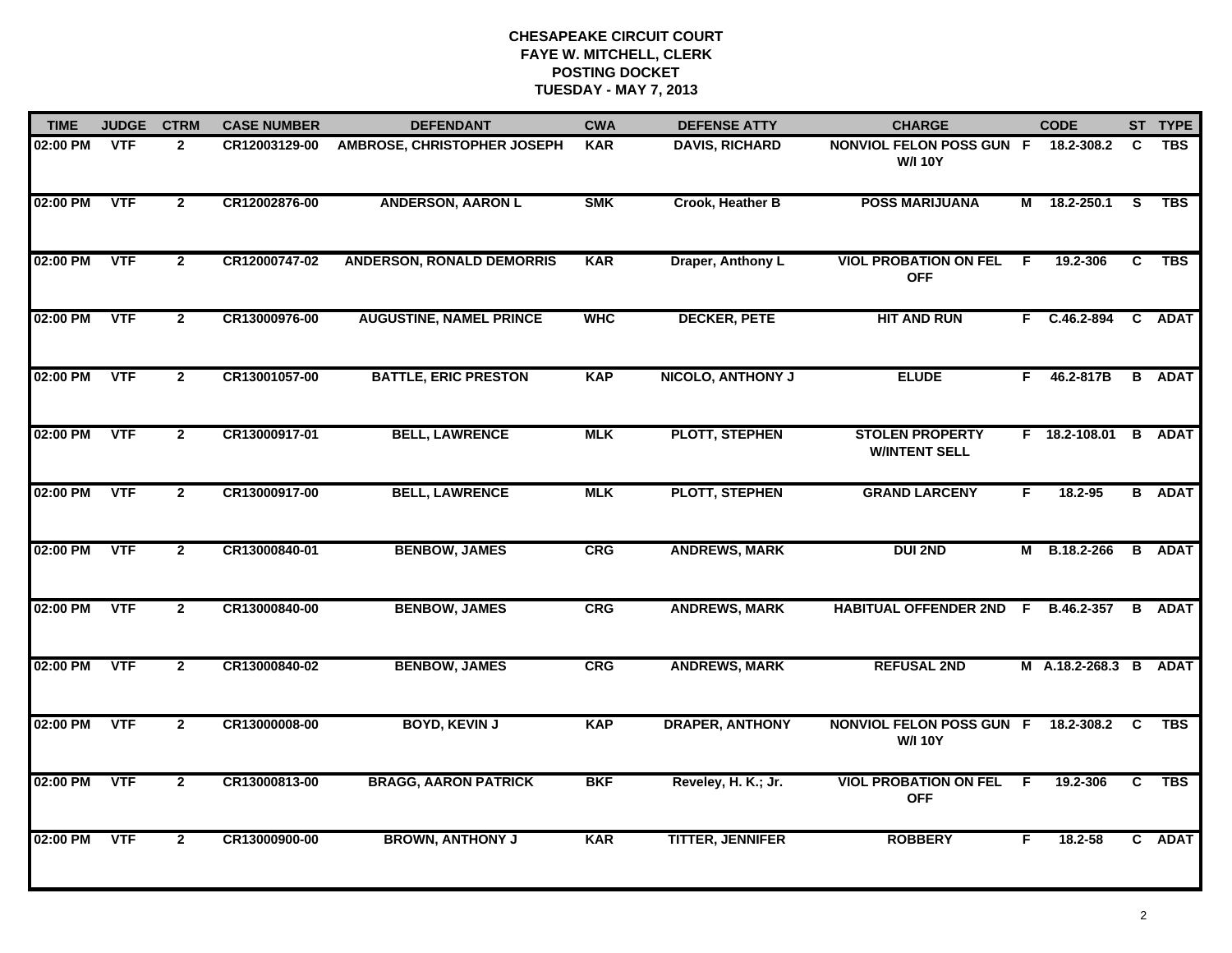| <b>TIME</b> | <b>JUDGE</b> | <b>CTRM</b>    | <b>CASE NUMBER</b> | <b>DEFENDANT</b>                 | <b>CWA</b> | <b>DEFENSE ATTY</b>        | <b>CHARGE</b>                                    |                | <b>CODE</b> |                | ST TYPE       |
|-------------|--------------|----------------|--------------------|----------------------------------|------------|----------------------------|--------------------------------------------------|----------------|-------------|----------------|---------------|
| 02:00 PM    | <b>VTF</b>   | $\overline{2}$ | CR13001007-00      | <b>BROWN, TED ALFONZA</b>        | <b>ASA</b> | <b>SINGLETON, KENNETH</b>  | <b>POSS CRACK COCAINE</b>                        | F.             | 18.2-250    | B              | <b>ADAT</b>   |
| 02:00 PM    | <b>VTF</b>   | $\overline{2}$ | CR13000880-00      | <b>BUDY, JAIME KARL</b>          | <b>BKF</b> | <b>ROGERS, MANDY M</b>     | <b>ABDUCT BY</b><br><b>FORCE/INTIMIDATION</b>    | F              | $18.2 - 47$ |                | <b>B</b> ADAT |
| 02:00 PM    | <b>VTF</b>   | $\overline{2}$ | CR12002297-01      | <b>BULLS, JOSEPH THOMAS</b>      | <b>AWW</b> |                            | <b>RECKLESS DRIVING BY</b><br><b>SPEED</b>       | М              | 46.2-852    | F.             | <b>BSC</b>    |
| 02:00 PM    | <b>VTF</b>   | $\mathbf{2}$   | CR12002297-00      | <b>BULLS, JOSEPH THOMAS</b>      | <b>AWW</b> |                            | <b>DUI - 2ND OFFENSE</b>                         | М              | B.18.2-266  | -F.            | <b>BSC</b>    |
| 02:00 PM    | <b>VTF</b>   | $\mathbf{2}$   | CR13001075-01      | <b>BYNUM, MIRIAM ELIZABETH</b>   | <b>TNH</b> | <b>BIEROWICZ, LEE ANNE</b> | <b>FORGE PUBLIC RECORD</b>                       | F.             | 18.2-168    |                | <b>B</b> ADAT |
| 02:00 PM    | <b>VTF</b>   | $\mathbf{2}$   | CR13001075-00      | <b>BYNUM, MIRIAM ELIZABETH</b>   | <b>TNH</b> | <b>BIEROWICZ, LEE ANNE</b> | <b>POSS BURGLARY TOOLS F</b>                     |                | 18.2-94     |                | <b>B</b> ADAT |
| 02:00 PM    | VTF          | $\overline{2}$ | CR13001075-02      | <b>BYNUM, MIRIAM ELIZABETH</b>   | <b>TNH</b> | <b>BIEROCICZ, LEE ANNE</b> | <b>PETIT LARCENY</b>                             | $\overline{M}$ | 18.2-96     |                | <b>B</b> ADAT |
| 02:00 PM    | <b>VTF</b>   | $\overline{2}$ | CR12001371-00      | <b>DUNN, JAMES F; IV</b>         | <b>KAR</b> | <b>SHILLING, ANDREW</b>    | <b>PROBATION VIOLATION</b>                       | F              | 19.2-306    | C              | <b>TBS</b>    |
| 02:00 PM    | <b>VTF</b>   | $\mathbf{2}$   | CR11002780-01      | <b>EDWARDS, WILSON WAYNE; JR</b> | <b>ASA</b> | <b>JOHNSON, STEPHANIE</b>  | <b>VIOL PROBATION ON FEL</b><br><b>OFF</b>       | -F             | 19.2-306    | C              | <b>TBS</b>    |
| 02:00 PM    | <b>VTF</b>   | $\overline{2}$ | CR13000971-00      | <b>ELEY, CELESTER MARQUISE</b>   | <b>AEP</b> | Taliaferro, W L; JR        | <b>DISTRIB HEROIN</b>                            | F.             | 18.2-248    |                | <b>B</b> ADAT |
| 02:00 PM    | <b>VTF</b>   | $\mathbf{2}$   | CR13000622-00      | <b>FITCHETT, DOMINIQUE M</b>     | <b>MSI</b> | <b>O'MARA, WILLIAM F</b>   | <b>PWID SCH I OR II CONTR</b><br><b>SUB</b>      | F.             | 18.2-248    |                | <b>B</b> ADAT |
| 02:00 PM    | <b>VTF</b>   | $\overline{2}$ | CR10000551-01      | <b>FREEMAN, ANTONIO</b>          | <b>AEJ</b> | Wegman, Robert L.          | <b>VIOL PROBATION ON FEL</b><br><b>OFF</b>       | $\overline{F}$ | 19.2-306    | $\overline{c}$ | <b>TBS</b>    |
| 02:00 PM    | <b>VTF</b>   | $\mathbf{2}$   | CR13000003-00      | <b>FREEMAN, KEZIA E</b>          | <b>KMS</b> | Crook, Heather B           | <b>ATTEMPT OBTAIN MONEY F</b><br><b>BY FALSE</b> |                | 18.2-178    | В              | <b>TBS</b>    |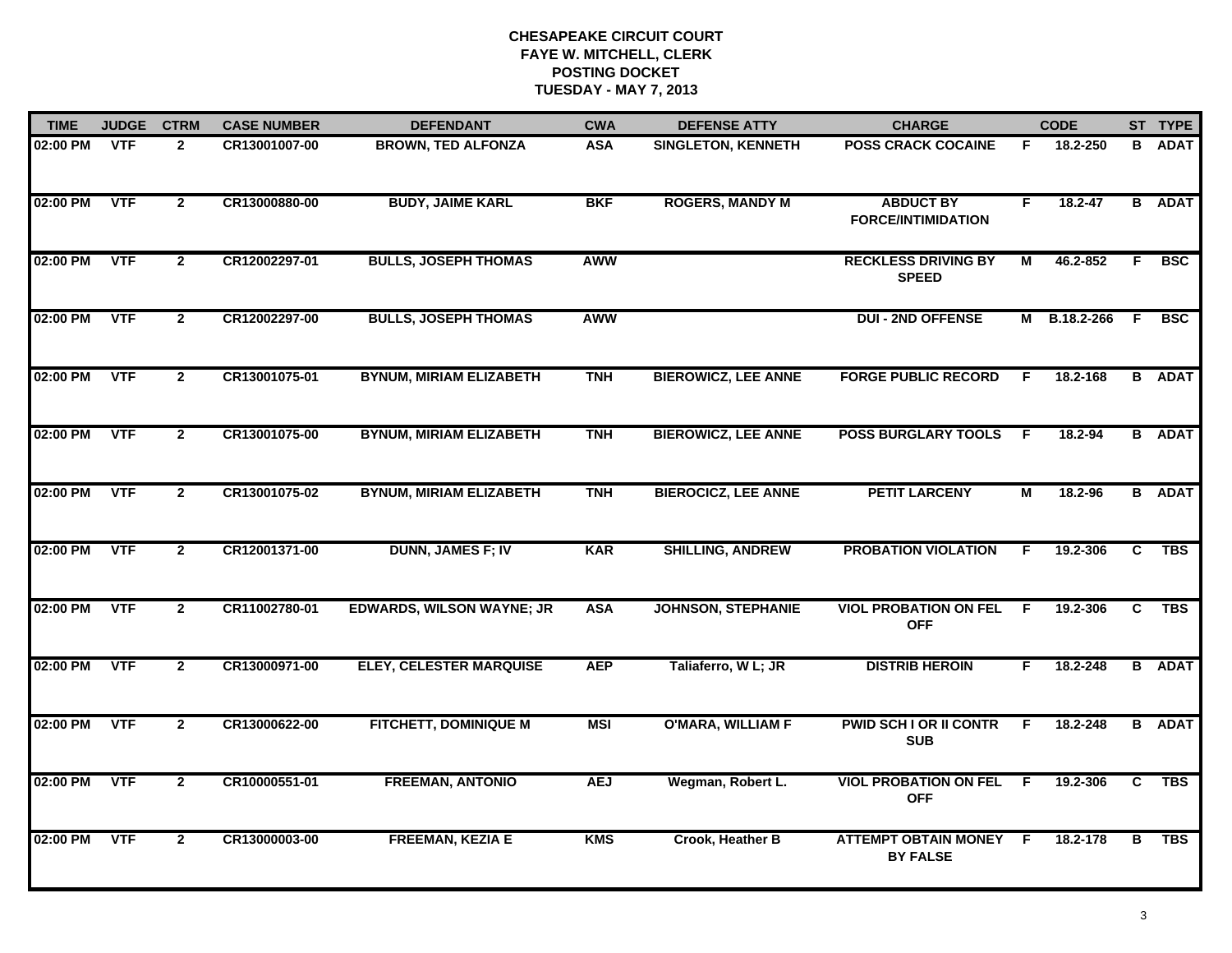| <b>TIME</b> | <b>JUDGE</b> | <b>CTRM</b>    | <b>CASE NUMBER</b> | <b>DEFENDANT</b>                 | <b>CWA</b> | <b>DEFENSE ATTY</b>      | <b>CHARGE</b>                                  |     | <b>CODE</b> |                | ST TYPE       |
|-------------|--------------|----------------|--------------------|----------------------------------|------------|--------------------------|------------------------------------------------|-----|-------------|----------------|---------------|
| 02:00 PM    | <b>VTF</b>   | $\mathbf{2}$   | CR11002546-00      | <b>GALLOP, WESLEY THOMAS; JR</b> | <b>DJH</b> | POULSON, MICHAEL C       | <b>VIOL PROBATION ON FEL</b><br><b>OFF</b>     | -F  | 19.2-306    | C.             | <b>TBS</b>    |
| 02:00 PM    | <b>VTF</b>   | $\overline{2}$ | CR12002911-00      | <b>HALSEY, VANESSA LEE</b>       | <b>WHC</b> | <b>PLOTT, STEPHEN</b>    | <b>VIOL PROBATION ON FEL</b><br><b>OFF</b>     | - F | 19.2-306    | C              | <b>TBS</b>    |
| 02:00 PM    | <b>VTF</b>   | $\mathbf{2}$   | CR13000816-00      | HARRIS, DARRYL DEWAYNE           | <b>BKF</b> | Reveley, H. K.; Jr.      | <b>VIOL PROBATION ON FEL</b><br><b>OFF</b>     | F.  | 19.2-306    | C              | <b>TBS</b>    |
| 02:00 PM    | <b>VTF</b>   | $\overline{2}$ | CR11000229-01      | <b>HERNANDEZ, ALICEA MARIE</b>   | <b>KAP</b> | <b>DRAPER, ANTHONY</b>   | <b>VIOL GOOD BEHAV ON MISD M</b><br><b>OFF</b> |     | 19.2-306    | C.             | <b>TBS</b>    |
| 02:00 PM    | <b>VTF</b>   | $\overline{2}$ | CR13000929-00      | <b>HOWARD, LINDA J</b>           | <b>ASA</b> | <b>SWARTZ, JEFFREY A</b> | <b>GRAND LARCENY</b>                           | F.  | 18.2-95     |                | <b>B</b> ADAT |
| 02:00 PM    | <b>VTF</b>   | $\mathbf{2}$   | CR12000664-06      | <b>JACKSON, LAWRENCE; JR</b>     | <b>MSI</b> | <b>ANDREWS, MARK</b>     | <b>VIOL PROBATION ON FEL</b><br><b>OFF</b>     | - F | 19.2-306    | C.             | <b>TBS</b>    |
| 02:00 PM    | <b>VTF</b>   | $\overline{2}$ | CR12002293-01      | <b>JOHNSON, JOANNA MARIE</b>     | <b>AEJ</b> | <b>DRAPER, ANTHONY</b>   | <b>VIOL PROBATION ON FEL</b><br><b>OFF</b>     | F.  | 19.2-306    | C              | <b>TBS</b>    |
| 02:00 PM    | <b>VTF</b>   | $\overline{2}$ | CR04C02962-00      | <b>JONES, AMY ROMONA</b>         |            |                          | <b>FTC-FIRST OFFENDER</b><br><b>STATUS</b>     | М   | 18.2-456    | F.             | <b>TBS</b>    |
| 02:00 PM    | <b>VTF</b>   | $\overline{2}$ | CR10002801-01      | <b>JONES, ANTONIO LAMARC</b>     | <b>DAW</b> | <b>CROOK, HEATHER</b>    | <b>FAIL TO APPEAR;</b><br><b>CONTEMPT</b>      | М   | 18.2-456    | C              | <b>TBS</b>    |
| 02:00 PM    | <b>VTF</b>   | $\overline{2}$ | CR10002801-00      | <b>JONES, ANTONIO LAMARC</b>     | <b>DAW</b> | <b>CROOK, HEATHER B</b>  | POSSESS SCH I OR II CONT F<br><b>SUB</b>       |     | 18.2-250    | C.             | <b>TBS</b>    |
| 02:00 PM    | <b>VTF</b>   | $\mathbf{2}$   | CR11002092-00      | <b>JONES, ANTONIO LAMARC</b>     | <b>DAW</b> | <b>CROOK, HEATHER B</b>  | SELL/PROVIDE RESALE SCH F<br>I/ II             |     | 18.2-248    | C              | <b>TBS</b>    |
| 02:00 PM    | <b>VTF</b>   | $\overline{2}$ | CR10001542-01      | <b>JONES, ROBERT LOUIS</b>       | <b>KAR</b> | <b>HARRIS, ERIC</b>      | <b>VIOL PROBATION ON FEL</b><br><b>OFF</b>     | F.  | 19.2-306    | $\overline{c}$ | <b>TBS</b>    |
| 02:00 PM    | <b>VTF</b>   | $\mathbf{2}$   | CR11002804-01      | <b>JONES, ROBERT LOUIS</b>       | <b>KAR</b> | <b>PASS, STEPHANIE P</b> | <b>FAIL TO APPEAR;</b><br><b>CONTEMPT</b>      | М   | 18.2-456    | C              | <b>TBS</b>    |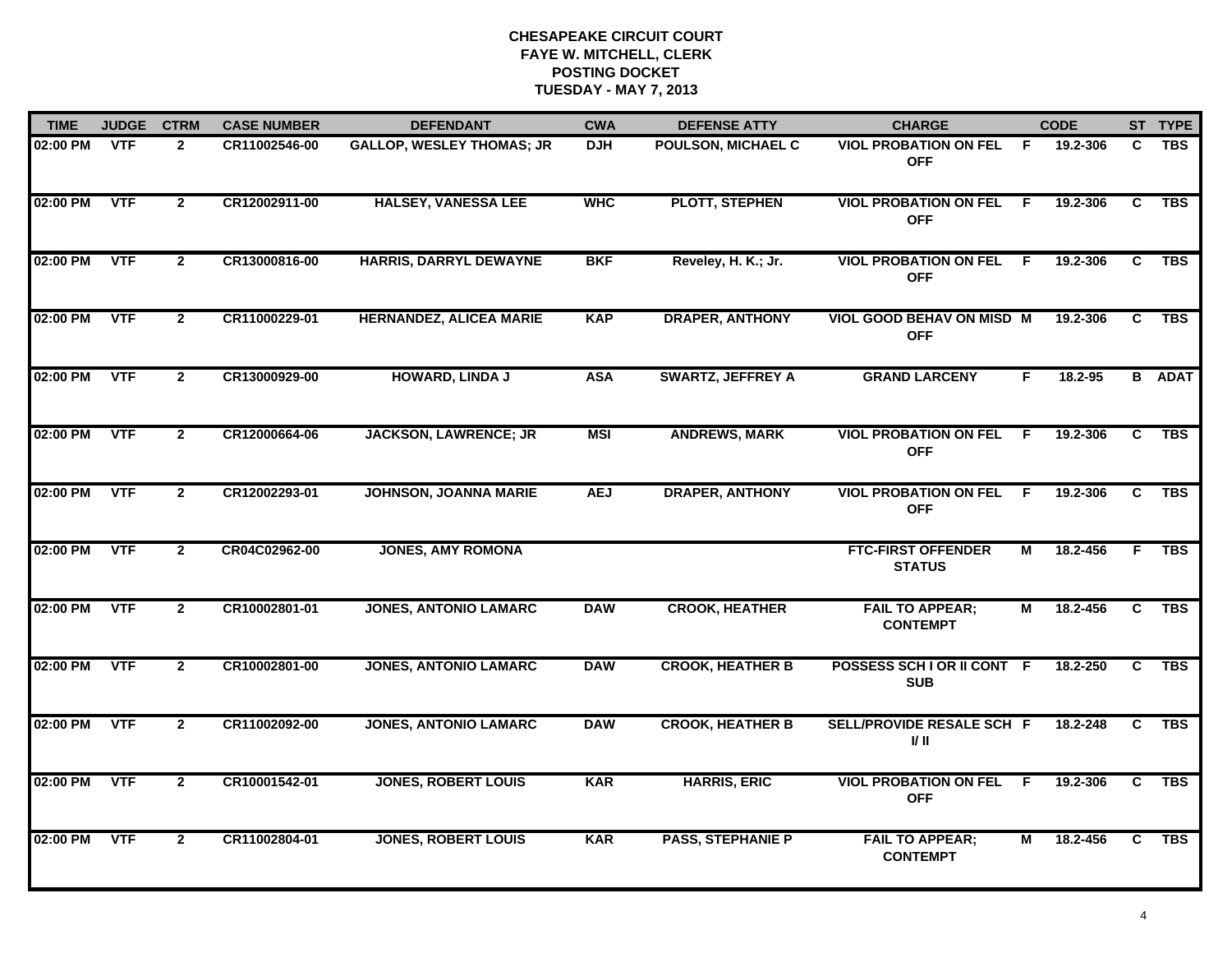| <b>TIME</b> | <b>JUDGE</b> | <b>CTRM</b>    | <b>CASE NUMBER</b> | <b>DEFENDANT</b>             | <b>CWA</b> | <b>DEFENSE ATTY</b>      | <b>CHARGE</b>                                       |    | <b>CODE</b>  |                         | ST TYPE       |
|-------------|--------------|----------------|--------------------|------------------------------|------------|--------------------------|-----------------------------------------------------|----|--------------|-------------------------|---------------|
| 02:00 PM    | <b>VTF</b>   | $\mathbf{2}$   | CR13001083-00      | <b>KING, DAVID ALLEN</b>     | <b>BKF</b> | <b>Martin, Terence P</b> | <b>GRND LARCENY: &gt;=\$200</b><br><b>NOT PERSN</b> | F. | 18.2-95      |                         | C ADAT        |
| 02:00 PM    | <b>VTF</b>   | $\overline{2}$ | CR12001284-01      | LITTLE, JEDEDIAH WILLIAM     | <b>CPO</b> | <b>BUYRN, WILLIAM E</b>  | <b>TRESPASS</b>                                     | М  | 18.2-119     | $\overline{\mathbf{B}}$ | <b>TBS</b>    |
| 02:00 PM    | <b>VTF</b>   | $\overline{2}$ | CR12001284-04      | LITTLE, JEDEDIAH WILLIAM     | <b>CPO</b> | <b>BUYRN, WILLIAM E</b>  | <b>GRAND LARCENY</b>                                | F  | 18.2-95      | В                       | TBS           |
| 02:00 PM    | <b>VTF</b>   | $\mathbf{2}$   | CR12001284-00      | LITTLE, JEDEDIAH WILLIAM     | <b>CPO</b> | <b>BUYRN, WILLIAM E</b>  | <b>GRAND LARCENY</b>                                | F. | $18.2 - 95$  | в                       | <b>TBS</b>    |
| 02:00 PM    | <b>VTF</b>   | $\mathbf{2}$   | CR13000894-00      | LITTLE, JEDEDIAH WILLIAM     |            |                          | <b>VIOL PROBATION ON FEL F</b><br><b>OFF</b>        |    | 19.2-306     | C                       | <b>TBS</b>    |
| 02:00 PM    | <b>VTF</b>   | $\mathbf{2}$   | CR12002672-00      | <b>MCALPIN, DONNA</b>        | <b>TNH</b> | <b>CROOK, HEATHER</b>    | <b>DUI 2ND</b>                                      |    | M B.18.2-266 | $\overline{B}$          | TBS           |
| 02:00 PM    | <b>VTF</b>   | $\overline{2}$ | CR05002364-00      | <b>MCRAE, VINICKA ANDREA</b> | <b>DAW</b> |                          | <b>OBTAIN MONEY BY FALSE F</b><br><b>PRETENSE</b>   |    | 18.2-178     | F.                      | <b>MOT</b>    |
| 02:00 PM    | <b>VTF</b>   | $\overline{2}$ | CR05002367-00      | <b>MCRAE, VINICKA ANDREA</b> | <b>DAW</b> |                          | <b>OBTAIN MONEY BY FALSE F</b><br><b>PRETENSE</b>   |    | 18.2-178     | F.                      | <b>MOT</b>    |
| 02:00 PM    | <b>VTF</b>   | $\mathbf{2}$   | CR05002363-00      | <b>MCRAE, VINICKA ANDREA</b> | <b>DAW</b> |                          | <b>UTTER FORGED CHECK</b>                           | F. | 18.2-172     | F.                      | MOT           |
| 02:00 PM    | <b>VTF</b>   | $\mathbf{2}$   | CR05002366-00      | <b>MCRAE, VINICKA ANDREA</b> | <b>DAW</b> |                          | <b>UTTER FORGED CHECK</b>                           | F. | 18.2-172     | E                       | <b>MOT</b>    |
| 02:00 PM    | <b>VTF</b>   | $\mathbf{2}$   | CR05002362-00      | <b>MCRAE, VINICKA ANDREA</b> | <b>DAW</b> |                          | <b>FORGERY</b>                                      | F. | 18.2-172     | <b>F</b>                | <b>MOT</b>    |
| 02:00 PM    | <b>VTF</b>   | $\overline{2}$ | CR05002365-00      | <b>MCRAE, VINICKA ANDREA</b> | <b>DAW</b> |                          | <b>FORGERY</b>                                      | F. | 18.2-172     | $\overline{F}$          | <b>MOT</b>    |
| 02:00 PM    | <b>VTF</b>   | $\overline{2}$ | CR13000999-00      | <b>MOORE, JEREMY RYAN</b>    | <b>AHM</b> | Black, Hugh E; III       | <b>POSS HEROIN</b>                                  | F. | 18.2-250     |                         | <b>B</b> ADAT |
|             |              |                |                    |                              |            |                          |                                                     |    |              |                         |               |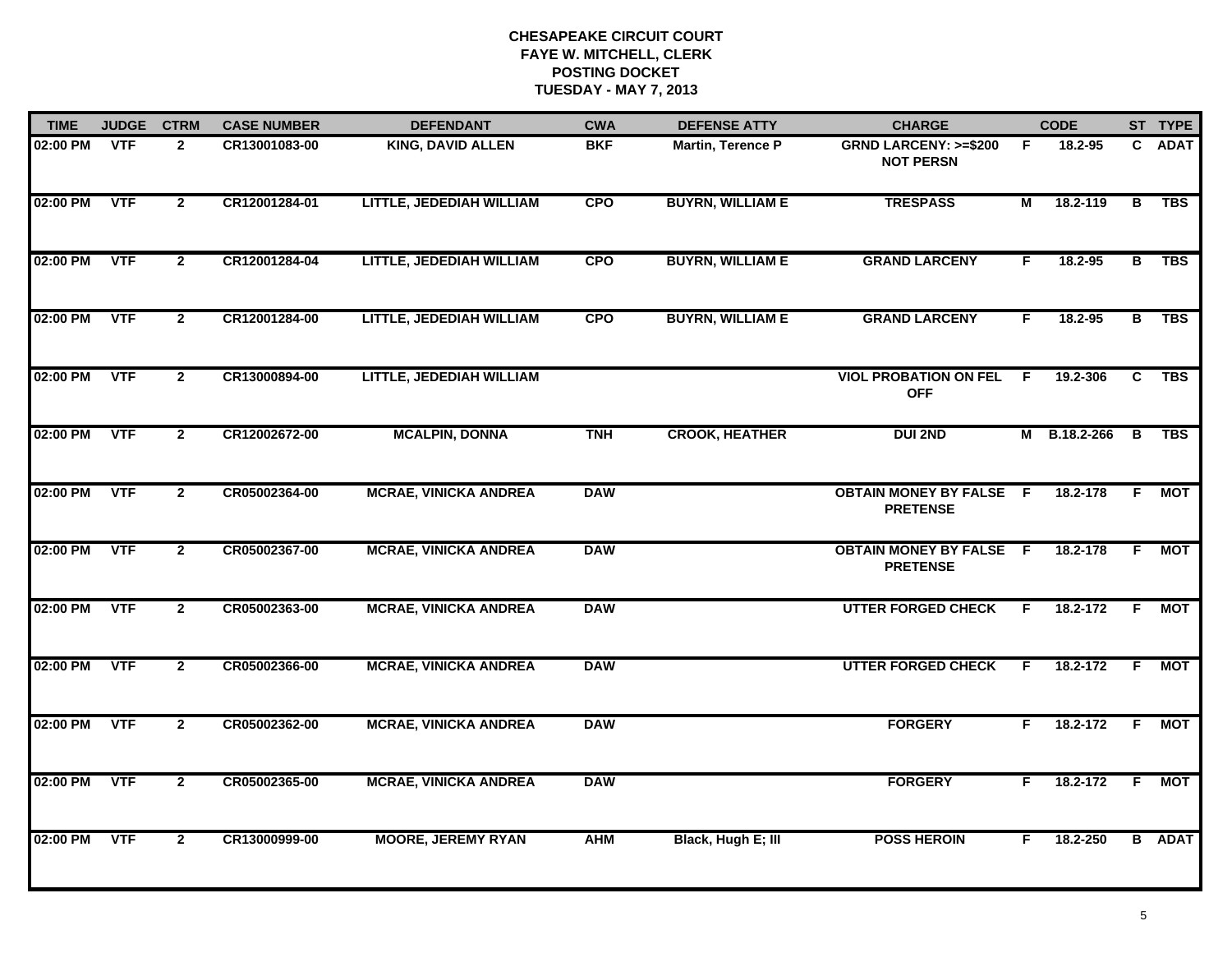| <b>TIME</b> | <b>JUDGE</b> | <b>CTRM</b>    | <b>CASE NUMBER</b> | <b>DEFENDANT</b>                 | <b>CWA</b> | <b>DEFENSE ATTY</b>                | <b>CHARGE</b>                                   |              | <b>CODE</b> |              | ST TYPE       |
|-------------|--------------|----------------|--------------------|----------------------------------|------------|------------------------------------|-------------------------------------------------|--------------|-------------|--------------|---------------|
| 02:00 PM    | <b>VTF</b>   | $\mathbf{2}$   | CR13000327-00      | <b>MORRIS, ERIC LAVON</b>        | <b>AEJ</b> | <b>PASS, STEPHANIE P</b>           | <b>VIOL PROBATION ON FEL</b><br><b>OFF</b>      | F.           | 19.2-306    | в            | <b>TBS</b>    |
| 02:00 PM    | <b>VTF</b>   | $\overline{2}$ | CR13001038-00      | <b>PATTERSON, MILTON JAMES</b>   | <b>CPO</b> | <b>BARLOW, JASON A</b>             | <b>POSS OF CONTROLLED</b><br><b>SUBSTANCE</b>   | F.           | 18.2-250    | B            | <b>ADAT</b>   |
| 02:00 PM    | <b>VTF</b>   | $\mathbf{2}$   | CR13000110-00      | PICKETT, LIONAL J                | <b>TNH</b> |                                    | <b>GRAND LARCENY</b>                            | F.           | 18.2-95     | в            | <b>TBS</b>    |
| 02:00 PM    | <b>VTF</b>   | $\mathbf{2}$   | CR13000042-00      | <b>ROBERSON, BRANDIE NICOLE</b>  | CRG        | Ortiz, Kathleen A                  | <b>GRND LARCENY</b>                             | F.           | $18.2 - 95$ | в            | <b>TBS</b>    |
| 02:00 PM    | <b>VTF</b>   | $\overline{2}$ | CR13000835-02      | <b>RODRIGUEZ, ERIC</b>           | <b>ASA</b> | Jones, David L                     | <b>GRAND LARCENY</b>                            | F.           | 18.2-95     |              | <b>B</b> ADAT |
| 02:00 PM    | <b>VTF</b>   | $\mathbf{2}$   | CR13000835-01      | <b>RODRIGUEZ, ERIC</b>           | <b>ASA</b> | Jones, David L                     | <b>GRAND LARCENY</b>                            | F.           | 18.2-95     |              | <b>B</b> ADAT |
| 02:00 PM    | <b>VTF</b>   | $\overline{2}$ | CR13000835-00      | <b>RODRIGUEZ, ERIC</b>           | <b>ASA</b> | Jones, David L                     | <b>GRAND LARCENY</b>                            | F.           | 18.2-95     |              | <b>B</b> ADAT |
| 02:00 PM    | <b>VTF</b>   | $\overline{2}$ | CR13000167-00      | <b>SANDERS, ETHEL MAE</b>        | <b>KMS</b> | <b>TITTER, JENNIFER</b>            | <b>GRAND LARCENY</b>                            | F.           | 18.2-96     | $\mathbf{o}$ | <b>TBS</b>    |
| 02:00 PM    | <b>VTF</b>   | $\overline{2}$ | CR12001422-00      | <b>SIMMONS, JERAUD</b>           | <b>CPO</b> | <b>WOODARD, LAWRENCE H; JR</b>     | <b>CONSPIRE POSS</b><br><b>CONTROLLED SUBST</b> | F.           | 18.2-248    | в            | <b>TBS</b>    |
| 02:00 PM    | <b>VTF</b>   | $\overline{2}$ | CR12001422-01      | <b>SIMMONS, JERAUD</b>           | <b>CPO</b> | <b>WOODWARD, LAWRENCE H;</b><br>JR | <b>POSS CONTROLLED</b><br><b>SUBSTANCE</b>      | F.           | 18.2-248    | в            | <b>TBS</b>    |
| 02:00 PM    | <b>VTF</b>   | $\mathbf{2}$   | CR09002879-01      | <b>SMITH, HOWARD ANDREW</b>      | <b>KAR</b> | Mason, G Jeffrey                   | <b>VIOL PROBATION ON FEL</b><br><b>OFF</b>      | F.           | 19.2-306    | C            | RE            |
| 02:00 PM    | <b>VTF</b>   | $\overline{2}$ | CR09002880-01      | <b>SMITH, HOWARD ANDREW</b>      | <b>KAR</b> | Mason, G Jeffrey                   | <b>VIOL PROBATION ON FEL</b><br><b>OFF</b>      | $\mathsf{F}$ | 19.2-306    | C            | <b>RE</b>     |
| 02:00 PM    | <b>VTF</b>   | $\overline{2}$ | CR13000364-00      | <b>STAFFORD, JOSEPH RANDOLPH</b> | <b>AHM</b> | Taylor, Matthew T; Sr.             | <b>LARCENY/3RD OFFENSE</b>                      | E            | 18.2-96     | F.           | <b>BSC</b>    |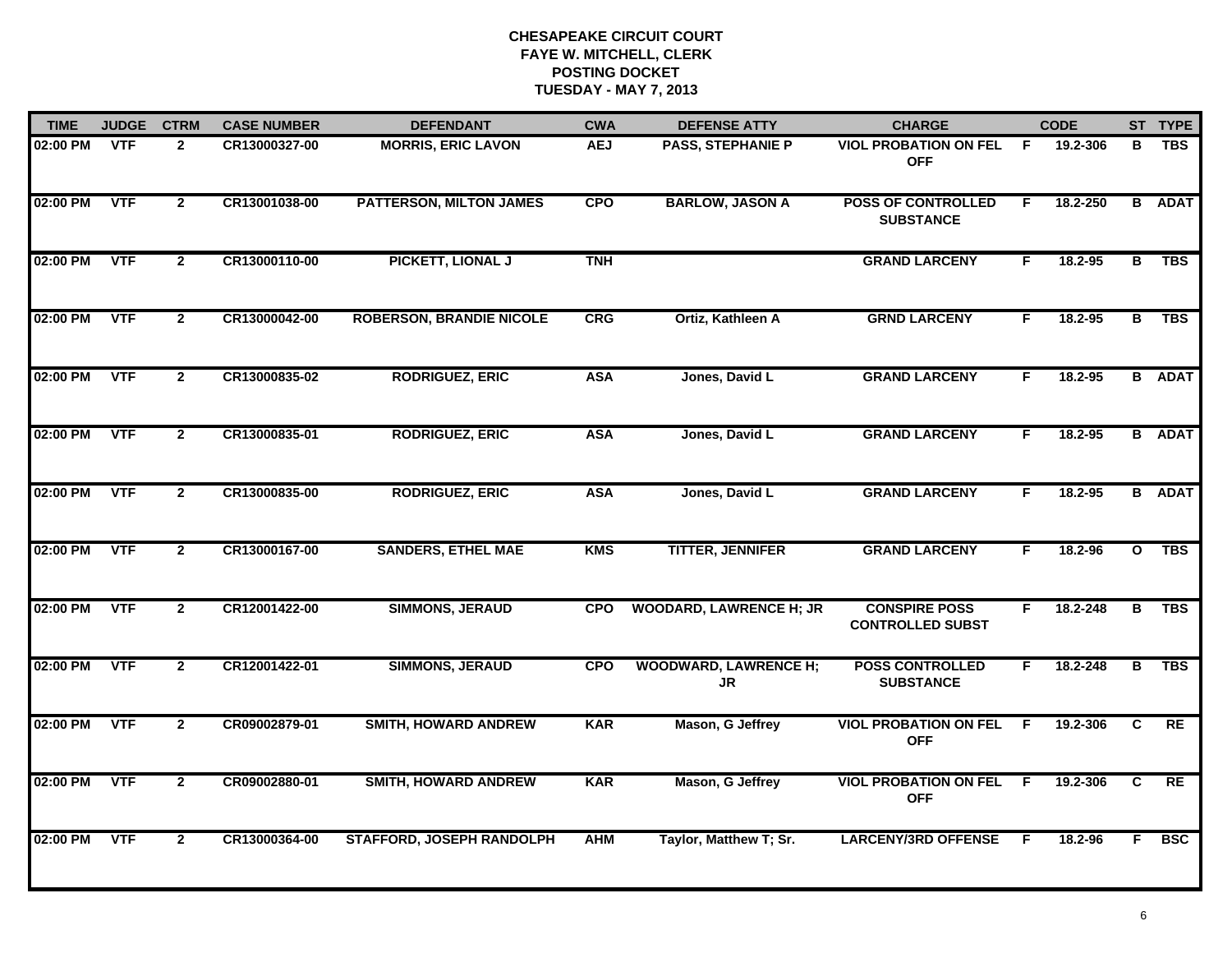| <b>TIME</b> | <b>JUDGE</b> | <b>CTRM</b>    | <b>CASE NUMBER</b> | <b>DEFENDANT</b>                 | <b>CWA</b> | <b>DEFENSE ATTY</b>           | <b>CHARGE</b>                                   |     | <b>CODE</b>   |                | ST TYPE       |
|-------------|--------------|----------------|--------------------|----------------------------------|------------|-------------------------------|-------------------------------------------------|-----|---------------|----------------|---------------|
| 02:00 PM    | VTF          | $\mathbf{2}$   | CR07C02663-01      | <b>STEWART, WESLEY RAY</b>       |            |                               | <b>CONTEMPT-FTA ADAT</b>                        | М   | 18.2-456      | F.             | MOT           |
| 02:00 PM    | <b>VTF</b>   | $\overline{2}$ | CR12002752-00      | <b>STITH, TREVANTE</b>           | <b>ANM</b> | <b>MCLAUGHLIN, CASSANDRA</b>  | <b>GRAND LARCENY</b>                            | F.  | 18.2-95       | в              | TBS           |
| 02:00 PM    | <b>VTF</b>   | $\mathbf{2}$   | CR12002752-01      | <b>STITH, TREVANTE</b>           | <b>ANM</b> | <b>MCLAUGHLIN, CASSANDRA</b>  | <b>STATUTORY BURGLARY</b>                       | E   | 18.2-91       | в              | <b>TBS</b>    |
| 02:00 PM    | <b>VTF</b>   | $\mathbf{2}$   | CR12002752-02      | <b>STITH, TREVANTE</b>           | <b>ANM</b> | <b>MCLAUGHLIN, CASSANDRA</b>  | <b>STOLEN PROPERTY</b><br><b>W/INTENT SELL</b>  |     | F 18.2-108.01 | $\overline{B}$ | <b>TBS</b>    |
| 02:00 PM    | <b>VTF</b>   | $\overline{2}$ | CR12001173-00      | <b>TAYLOR, JENNIFER</b>          | <b>AEP</b> | <b>GARRETT, JAMES D</b>       | <b>CREDIT CARD THEFT</b>                        | F.  | 18.2-192      | B              | <b>TBS</b>    |
| 02:00 PM    | <b>VTF</b>   | $\overline{2}$ | CR12001173-03      | <b>TAYLOR, JENNIFER</b>          | <b>AEP</b> | <b>GARRETT, JAMES D</b>       | <b>CREDIT CARD THEFT</b>                        | F.  | 18.2-192      | В              | <b>TBS</b>    |
| 02:00 PM    | <b>VTF</b>   | $\overline{2}$ | CR12001173-02      | <b>TAYLOR, JENNIFER</b>          | <b>AEP</b> | <b>GARRETT, JAMES D</b>       | <b>ATT CREDIT CARD FRAUD</b>                    | -F. | 18.2-195      | $\overline{B}$ | <b>TBS</b>    |
| 02:00 PM    | <b>VTF</b>   | $\mathbf{2}$   | CR12001173-01      | <b>TAYLOR, JENNIFER</b>          | <b>AEP</b> | <b>GARRETT, JAMES D</b>       | <b>OBTAIN IDENTIFYING INFO- F</b><br><b>FEL</b> |     | 18.2-186.3    | B              | <b>TBS</b>    |
| 02:00 PM    | <b>VTF</b>   | $\mathbf{2}$   | CR12001173-04      | <b>TAYLOR, JENNIFER</b>          | <b>AEP</b> | <b>GARRETT, JAMES D</b>       | ATT OBTAIN \$/PROP FALSE F<br><b>PRET</b>       |     | 18.2-178      |                | B TBS         |
| 02:00 PM    | <b>VTF</b>   | $\overline{2}$ | CR12002727-00      | <b>TERRILL, RICHARD JAMES</b>    | <b>AEJ</b> | <b>BLACK, HUGH E; III</b>     | <b>POSS OF HEROIN</b>                           | F.  | 18.2-250      | C              | <b>TBS</b>    |
| 02:00 PM    | <b>VTF</b>   | $\overline{2}$ | CR13000492-01      | <b>TRUJILLO-GALINDO, ENRIQUE</b> | <b>AEJ</b> | <b>MORDUE HELMS, MICHELLE</b> | <b>POSS F/ARM W/DRUGS</b>                       | F.  | 18.2-308.4    | <b>C</b>       | <b>TBS</b>    |
| 02:00 PM    | <b>VTF</b>   | $\overline{2}$ | CR13000492-00      | <b>TRUJILLO-GALINDO, ENRIQUE</b> | <b>AEJ</b> | <b>MORDUE HELMS, MICHELLE</b> | <b>POSS COCAINE</b>                             | F   | 18.2-248      | C              | <b>TBS</b>    |
| 02:00 PM    | <b>VTF</b>   | $\overline{2}$ | CR13001017-04      | <b>VAUGHAN, ANGELA MICHELLE</b>  | <b>DAW</b> | <b>BARLOW, JASON</b>          | <b>POSS OF OXYCODONE</b>                        | F   | 18.2-248      |                | <b>B</b> ADAT |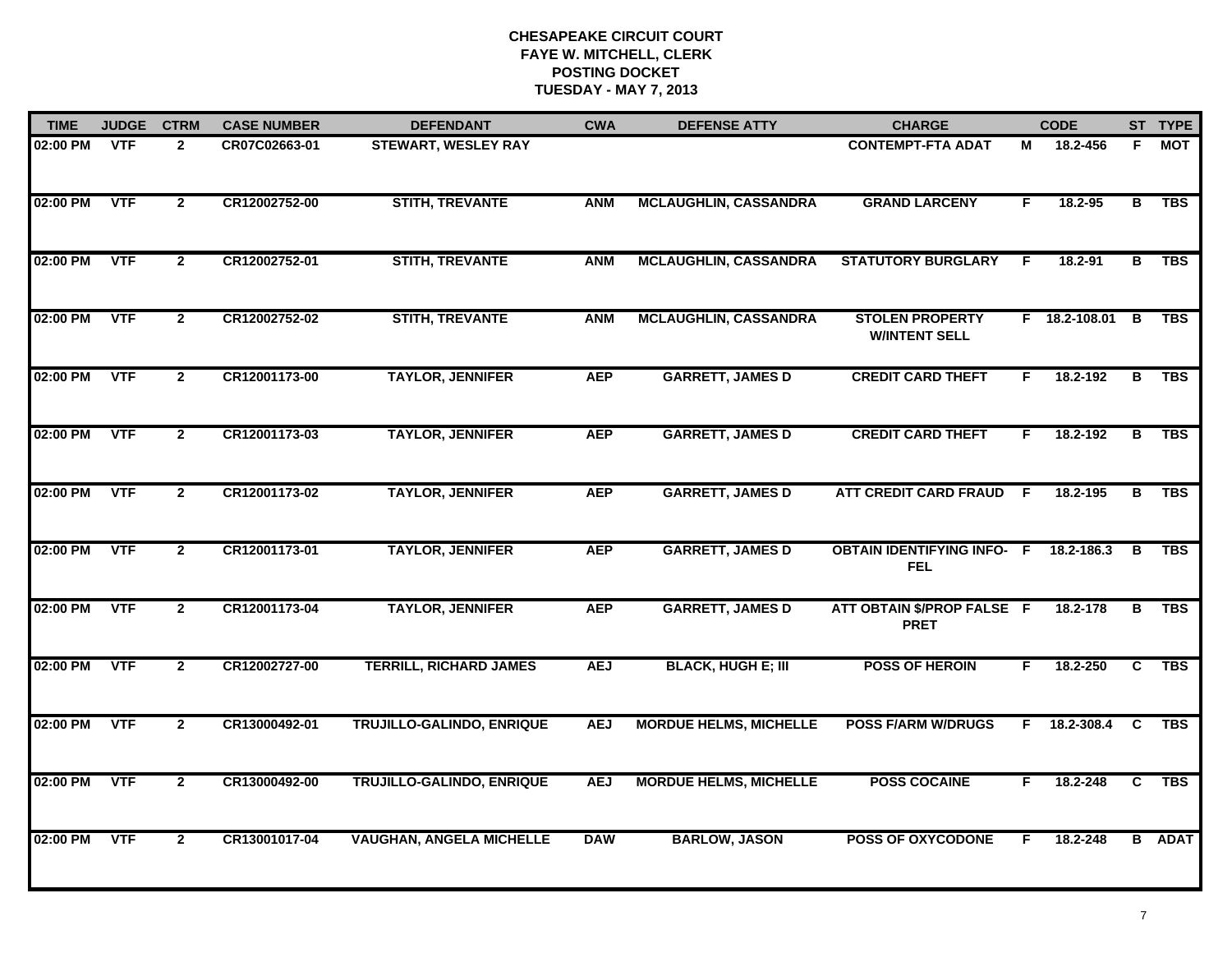| <b>TIME</b> | <b>JUDGE</b> | <b>CTRM</b>  | <b>CASE NUMBER</b> | <b>DEFENDANT</b>                               | <b>CWA</b> | <b>DEFENSE ATTY</b>      | <b>CHARGE</b>                                       |    | <b>CODE</b> |    | ST TYPE       |
|-------------|--------------|--------------|--------------------|------------------------------------------------|------------|--------------------------|-----------------------------------------------------|----|-------------|----|---------------|
| 02:00 PM    | <b>VTF</b>   | $\mathbf{2}$ | CR13001017-00      | <b>VAUGHAN, ANGELA MICHELLE</b>                | <b>DAW</b> | <b>BARLOW, JASON</b>     | <b>CREDIT CARD FRAUD</b>                            | F. | 18.2-195    | B  | <b>ADAT</b>   |
| 02:00 PM    | <b>VTF</b>   | $\mathbf{2}$ | CR13001017-03      | <b>VAUGHAN, ANGELA MICHELLE</b>                | <b>DAW</b> | <b>BARLOW, JASON</b>     | <b>POSS OF MORPHINE</b>                             | F. | 18.2-248    | B  | <b>ADAT</b>   |
| 02:00 PM    | <b>VTF</b>   | $\mathbf{2}$ | CR13001017-02      | <b>VAUGHAN, ANGELA MICHELLE</b>                | <b>DAW</b> | <b>BARLOW, R</b>         | <b>CREDIT CARD FORGERY</b>                          |    | 18.2-193    | B  | <b>ADAT</b>   |
| 02:00 PM    | <b>VTF</b>   | $\mathbf{2}$ | CR13001017-05      | <b>VAUGHAN, ANGELA MICHELLE</b>                | <b>DAW</b> | <b>BARLOW, JASON</b>     | <b>POSS ALPREZOLAM</b>                              | М  | 18.2-250    | B  | <b>ADAT</b>   |
| 02:00 PM    | <b>VTF</b>   | $\mathbf{2}$ | CR13001017-01      | <b>VAUGHAN, ANGELA MICHELLE</b>                | <b>DAW</b> | <b>BARLOW, JASON</b>     | <b>CREDIT CARD LARCENY</b>                          | F. | 18.2-192    | B  | <b>ADAT</b>   |
| 02:00 PM    | <b>VTF</b>   | $\mathbf{2}$ | CR11002748-00      | <b>WAFF, NICOLE ROCHELLE</b>                   |            |                          | PETIT LARC <\$200 NOT FRM F<br><b>PERSN</b>         |    | 18.2-96     |    | <b>B</b> ADAT |
| 02:00 PM    | <b>VTF</b>   | $\mathbf{2}$ | CR12002872-00      | <b>WALKUP, HENRY CHRISTOPHER;</b><br><b>JR</b> | <b>KAR</b> | Ireland, Elizabeth D     | <b>GRAND LARCENY</b>                                | F. | 18.2-95     | C. | <b>TBS</b>    |
| 02:00 PM    | <b>VTF</b>   | $\mathbf{2}$ | CR13001080-00      | <b>WILLIAMS, SHAUNTEESE TENEE</b>              | <b>TNH</b> | Hamlet, BENJAMIN H       | <b>OBTAIN MONEY FALSE</b><br><b>PRET &gt;=\$200</b> | F. | 18.2-178    | B  | <b>ADAT</b>   |
| 02:00 PM    | <b>VTF</b>   | $\mathbf{2}$ | CR13000882-00      | <b>WYNN, GARRETT BRANDON</b>                   | <b>BKF</b> | <b>Martin, Terence P</b> | <b>GRND LARCENY: &gt;=\$200</b><br><b>NOT PERSN</b> | F. | 18.2-95     |    | <b>B</b> ADAT |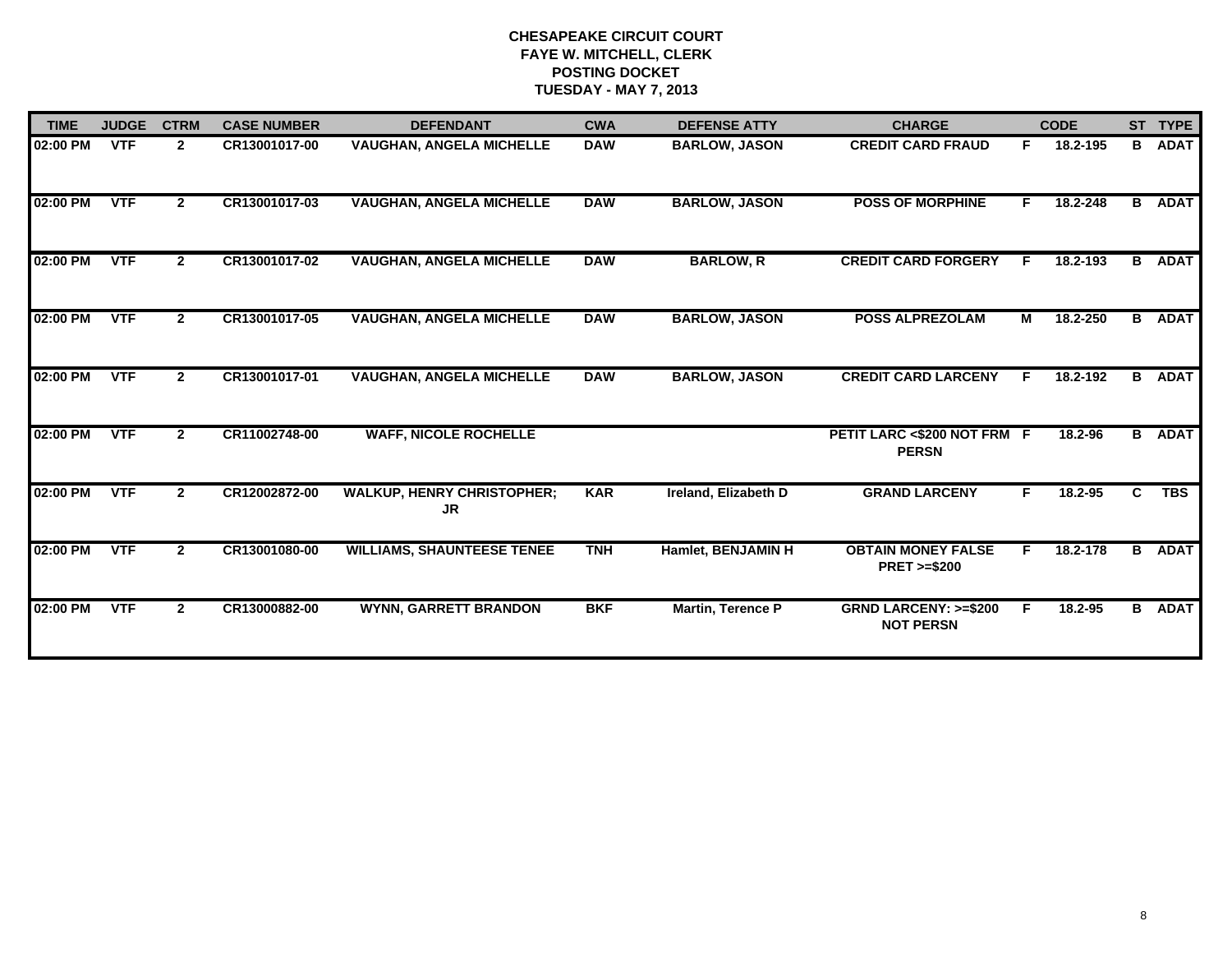| <b>JUDGE</b>           | <b>DEFENSE ATTY</b>                                   |
|------------------------|-------------------------------------------------------|
| <b>TIME</b>            | <b>TYPE</b>                                           |
| 10:00 AM               | <b>BUSH, JUSTIN</b>                                   |
| <b>VTF</b>             | <b>TBS</b>                                            |
| 10:00 AM               | <b>HELMS, MICHELLE</b>                                |
| <b>VTF</b>             | <b>TBS</b>                                            |
| <b>VTF</b><br>10:00 AM | <b>HELMS, MICHELLE</b><br><b>TBS</b><br><b>MORDUE</b> |
| <b>VTF</b>             | <b>MESSIER, MARC P</b>                                |
| 10:00 AM               | <b>TBS</b>                                            |
| <b>VTF</b>             | <b>MICHAUD, LORI</b>                                  |
| 10:00 AM               | <b>TBS</b>                                            |
| <b>VTF</b>             | <b>TBS</b>                                            |
| 10:00 AM               | <b>MICHAUD, LORI</b>                                  |
| <b>VTF</b>             | <b>MICHAUD, LORI</b>                                  |
| 10:00 AM               | <b>TBS</b>                                            |
| <b>VTF</b>             | <b>MICHAUD, LORI A</b>                                |
| 10:00 AM               | <b>TBS</b>                                            |
| 10:00 AM<br><b>VTF</b> | <b>TBS</b>                                            |
| <b>VTF</b><br>10:00 AM | <b>TBS</b>                                            |
| 10:00 AM<br><b>VTF</b> | <b>TBS</b>                                            |
| <b>VTF</b><br>10:00 AM | <b>TBS</b>                                            |
| <b>VTF</b><br>10:00 AM | <b>TBS</b>                                            |
|                        |                                                       |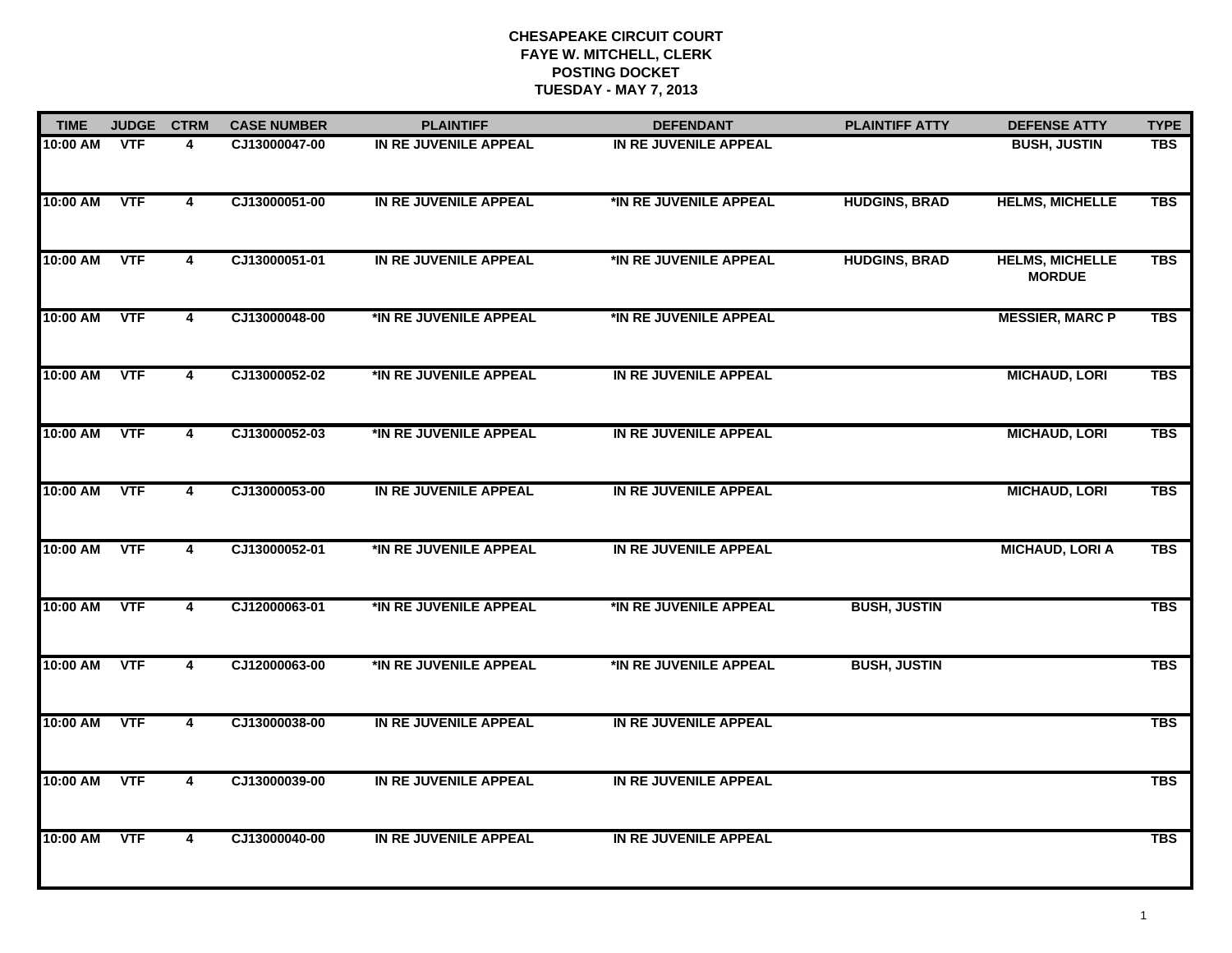| <b>TIME</b> | <b>JUDGE</b> | <b>CTRM</b>             | <b>CASE NUMBER</b> | <b>PLAINTIFF</b>                                | <b>DEFENDANT</b>                | <b>PLAINTIFF ATTY</b>               | <b>DEFENSE ATTY</b>               | <b>TYPE</b> |
|-------------|--------------|-------------------------|--------------------|-------------------------------------------------|---------------------------------|-------------------------------------|-----------------------------------|-------------|
| 10:00 AM    | <b>VTF</b>   | 4                       | CJ13000041-00      | IN RE JUVENILE APPEAL                           | IN RE JUVENILE APPEAL           |                                     |                                   | <b>TBS</b>  |
| 10:00 AM    | <b>VTF</b>   | $\overline{\mathbf{4}}$ | CJ13000046-00      | IN RE JUVENILE APPEAL                           | IN RE JUVENILE APPEAL           |                                     |                                   | <b>TBS</b>  |
| 10:00 AM    | <b>VTF</b>   | 4                       | CJ13000049-00      | IN RE JUVENILE APPEAL                           | IN RE JUVENILE APPEAL           |                                     |                                   | <b>TBS</b>  |
| 10:00 AM    | <b>VTF</b>   | 4                       | CJ13000050-00      | IN RE JUVENILE APPEAL                           | IN RE JUVENILE APPEAL           |                                     |                                   | <b>TBS</b>  |
| 10:00 AM    | <b>VTF</b>   | $\overline{\mathbf{4}}$ | CJ13000052-00      | *IN RE JUVENILE APPEAL                          | IN RE JUVENILE APPEAL           |                                     |                                   | <b>TBS</b>  |
| 10:00 AM    | <b>VTF</b>   | 4                       | CJ13000054-00      | IN RE JUVENILE APPEAL                           | IN RE JUVENILE APPEAL           |                                     |                                   | <b>TBS</b>  |
| 10:00 AM    | <b>VTF</b>   | $\overline{\mathbf{4}}$ | CL13000059-00      | <b>SNAP ADVANCES LLC</b>                        | *A&M MOTOR COMPANY INC          | <b>THOMPSON, BRETT B</b>            |                                   | <b>GARN</b> |
| 10:00 AM    | <b>VTF</b>   | $\overline{\mathbf{4}}$ | CL13000083-00      | <b>SNAP ADVANCES</b>                            | *ACTIVE DUTY AUTO INC           | <b>THOMPSON LAW</b><br><b>GROUP</b> |                                   | <b>GARN</b> |
| 10:00 AM    | <b>VTF</b>   | 4                       | CL09001153-00      | <b>CHESAPEAKE REGIONAL MED</b><br><b>CENTER</b> | <b>CHRISTIAN, GEORGE H</b>      | <b>BRADFORD A MILLER</b>            |                                   | <b>TBS</b>  |
| 10:00 AM    | <b>VTF</b>   | 4                       | CL09001157-00      | <b>CHESAPEAKE REGIONAL MED</b><br><b>CENTER</b> | <b>PALMER, ELIZABETH R</b>      | <b>BRADFORD A MILLER</b>            |                                   | <b>TBS</b>  |
| 10:00 AM    | <b>VTF</b>   | 4                       | CL09002089-00      | <b>GAINES, VON</b>                              | <b>BRANDY, PAMELA</b>           | <b>DENSLOW, KEITH</b>               | <b>FIORELLA, TODD</b>             | <b>TBS</b>  |
| 10:00 AM    | <b>VTF</b>   | 4                       | CL10002089-00      | <b>BELL, MARY E</b>                             | <b>BAUSWELL, CONNIE LORETTA</b> | <b>MORRISON, W WARE</b>             | SPINELLI,<br><b>CHRISTOPHER L</b> | <b>TBS</b>  |
| 10:00 AM    | <b>VTF</b>   | 4                       | CL10002397-00      | <b>COMMONWEALTH OF VIRGINIA</b>                 | *WILLIAMS, COREY D              |                                     | Rosenberg, Michael                | <b>TBS</b>  |
|             |              |                         |                    |                                                 |                                 |                                     |                                   |             |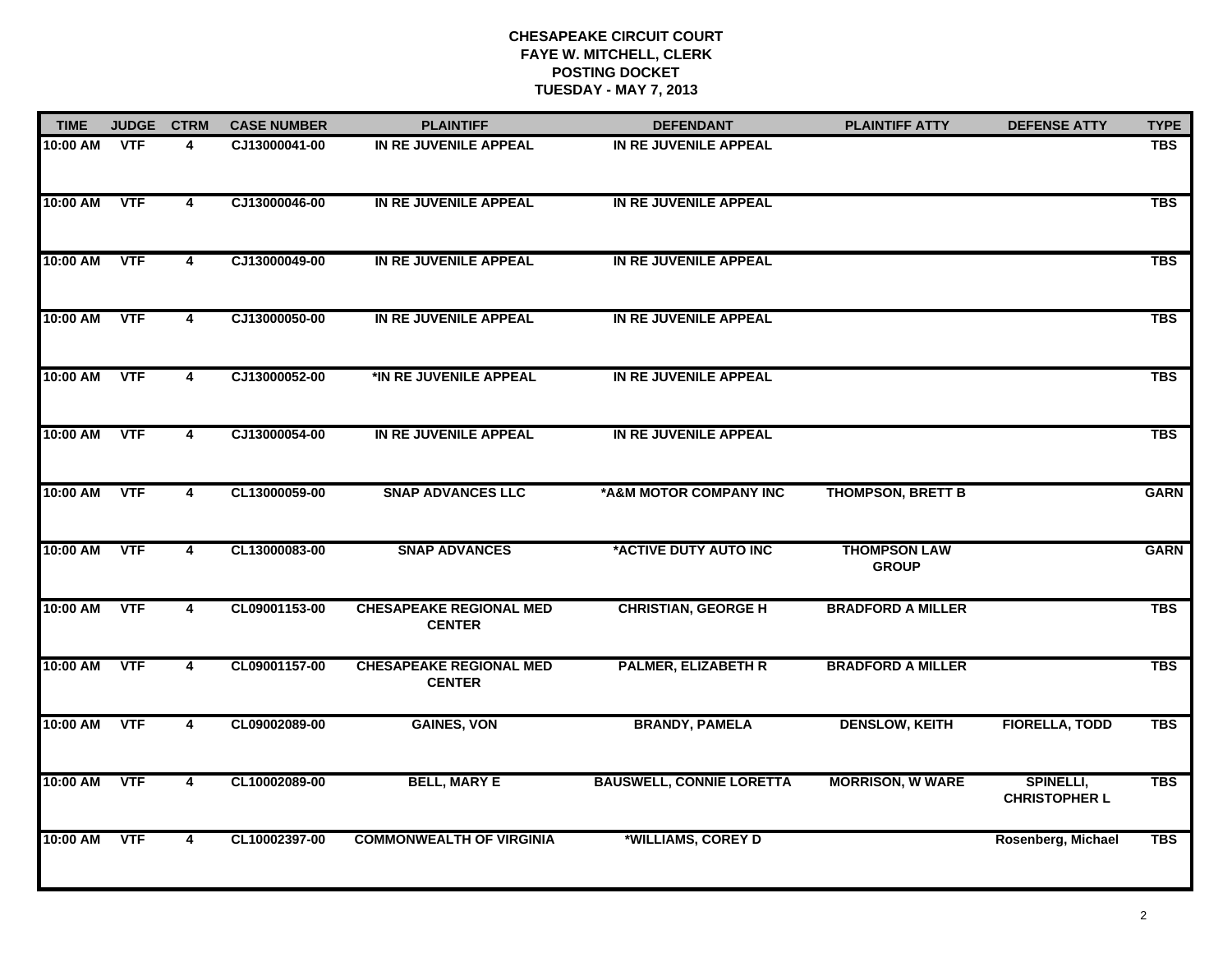| <b>TIME</b> | <b>JUDGE</b> | <b>CTRM</b>             | <b>CASE NUMBER</b> | <b>PLAINTIFF</b>                                | <b>DEFENDANT</b>            | <b>PLAINTIFF ATTY</b>                   | <b>DEFENSE ATTY</b>                    | <b>TYPE</b> |
|-------------|--------------|-------------------------|--------------------|-------------------------------------------------|-----------------------------|-----------------------------------------|----------------------------------------|-------------|
| 10:00 AM    | <b>VTF</b>   | 4                       | CL10002413-00      | <b>COMMONWEALTH OF VIRGINIA</b>                 | *WILLIAMS, COREY D          | <b>PASS, STEPHANIE P</b>                | <b>MORDUE, MICHELLE</b>                | <b>TBS</b>  |
| 10:00 AM    | <b>VTF</b>   | $\overline{4}$          | CL10002539-00      | <b>CHESAPEAKE GENERAL</b><br><b>HOSPITAL</b>    | *PALMER, LAURA A            | <b>JONES, C RYAN</b>                    | <b>BREIT, WILLIAM D</b>                | <b>TBS</b>  |
| 10:00 AM    | <b>VTF</b>   | 4                       | CL10002875-00      | <b>COMMONWEALTH OF VIRGINIA</b>                 | *ATTACHMENT "A"             | <b>PASS, STEPHANIE P</b>                |                                        | <b>TBS</b>  |
| 10:00 AM    | <b>VTF</b>   | $\overline{\mathbf{4}}$ | CL11001367-00      | <b>NATIONWIDE MUTUAL FIRE</b><br><b>INSURAN</b> | <b>FREEMAN, TODD W</b>      | <b>TEUMER, PETER A</b>                  | <b>COMFORT, STEPHEN L</b>              | <b>TBS</b>  |
| 10:00 AM    | <b>VTF</b>   | 4                       | CL11001972-00      | <b>COMMONWEALTH OF VIRGINIA</b>                 | *HARRIS, CHRISTOPHER T      | <b>BARLOW, JASON A</b>                  | <b>CARROLL, ADAM M</b>                 | <b>TBS</b>  |
| 10:00 AM    | <b>VTF</b>   | 4                       | CL11001974-00      | <b>COMMONWEALTH OF VIRGINIA</b>                 | *HARRIS, CHRISTOPHER T      | <b>BARLOW, JASON A</b>                  | <b>CARROLL, ADAM M</b>                 | <b>TBS</b>  |
| 10:00 AM    | <b>VTF</b>   | $\overline{4}$          | CL11001975-00      | <b>COMMONWEALTH OF VIRGINIA</b>                 | *HARRIS, CHRISTOPHER T      | <b>BARLOW, JASON A</b>                  | <b>CARROLL, ADAM M</b>                 | <b>TBS</b>  |
| 10:00 AM    | <b>VTF</b>   | $\overline{\mathbf{4}}$ | CL12000171-00      | <b>TEMPLE, JOANNE</b>                           | *DOLLAR TREE STORES INC     | <b>BASHARA, CHARLES L</b>               | <b>MEALS, BRYAN</b>                    | <b>TBS</b>  |
| 10:00 AM    | <b>VTF</b>   | 4                       | CL12000658-00      | <b>HOMETOWN REMODELING</b>                      | <b>RAWLS, SL</b>            | <b>DICKERSON, DAVID D;</b><br><b>JR</b> | <b>STALLINGS, SONNY</b>                | <b>TBS</b>  |
| 10:00 AM    | <b>VTF</b>   | $\overline{\mathbf{4}}$ | CL12000819-00      | <b>COMMONWEALTH OF VIRGINIA</b>                 | *CUNNEEN, IAN C             | <b>OXENHAM, CARA P</b>                  | <b>BROCCOLETTI, JAMES</b>              | <b>TBS</b>  |
| 10:00 AM    | <b>VTF</b>   | 4                       | CL12000914-00      | <b>HALL, TARALEIGH</b>                          | <b>SELFRIDGE, LAQUITA N</b> | GILBERT, OL                             | <b>GALLAGHER, R CRAIG</b>              | <b>TBS</b>  |
| 10:00 AM    | <b>VTF</b>   | 4                       | CL12001097-00      | <b>STROUD, BRIAN K</b>                          | <b>URBEN, BRETT WILLIAM</b> | <b>THOMAS, MARTIN A</b>                 | <b>TREUMER, SUZANNE</b><br><b>BECK</b> | <b>TBS</b>  |
| 10:00 AM    | <b>VTF</b>   | $\overline{\mathbf{4}}$ | CL12001445-00      | FENNELL, JOHN D                                 | *ZHENG ASSOCIATE LLC        | <b>SCHULWOLF, NEAL C</b>                | <b>BEASLEY, ALLEN W</b>                | <b>TBS</b>  |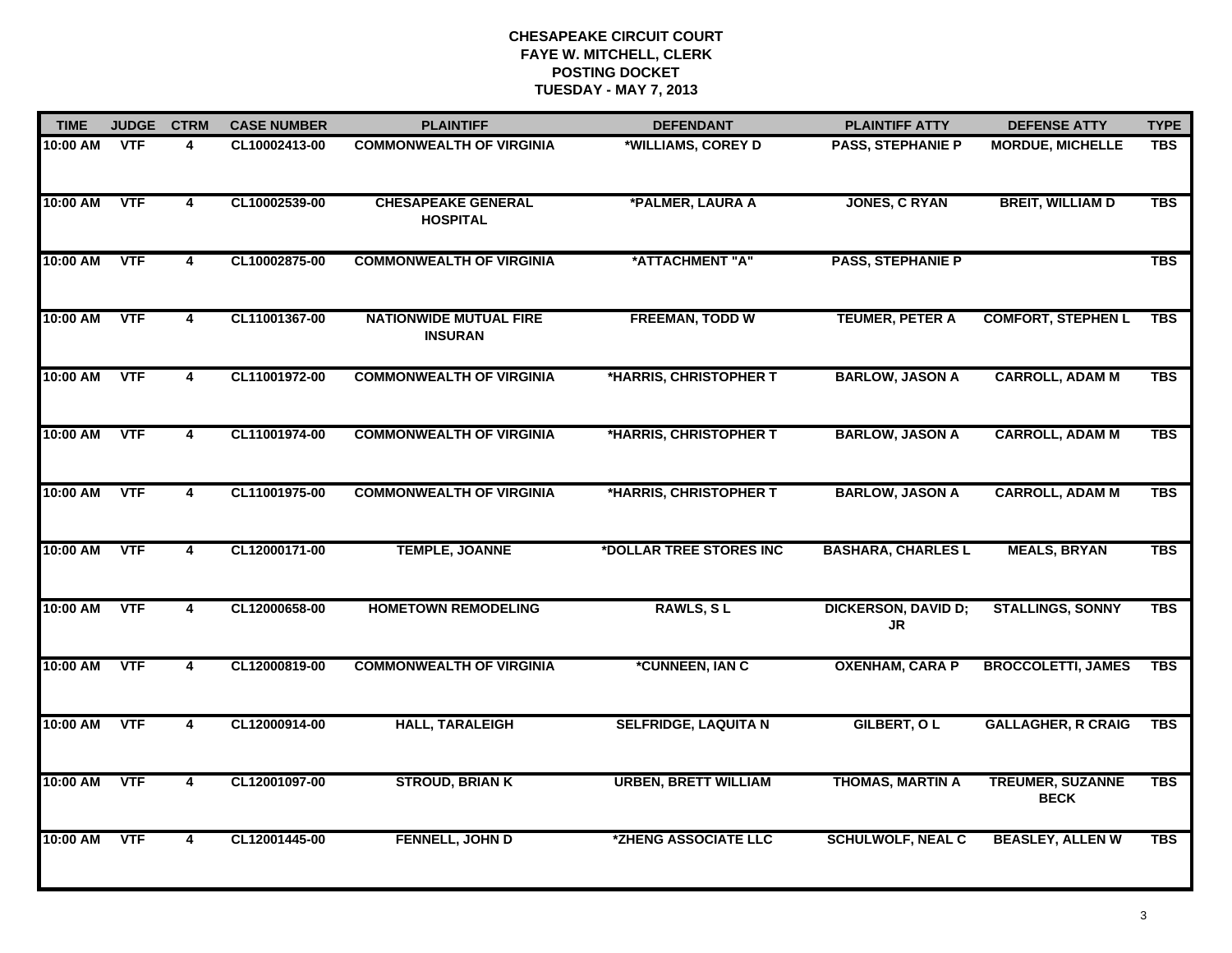| <b>TIME</b> | <b>JUDGE</b> | <b>CTRM</b>             | <b>CASE NUMBER</b> | <b>PLAINTIFF</b>                | <b>DEFENDANT</b>                   | <b>PLAINTIFF ATTY</b>      | <b>DEFENSE ATTY</b>                   | <b>TYPE</b> |
|-------------|--------------|-------------------------|--------------------|---------------------------------|------------------------------------|----------------------------|---------------------------------------|-------------|
| 10:00 AM    | <b>VTF</b>   | 4                       | CL12001687-00      | <b>COMMONWEALTH OF VIRGINIA</b> | *BONINI, BRIAN V                   | <b>OXENHAM, CARA P</b>     | <b>BROCCOLETTI, JAMES</b>             | <b>TBS</b>  |
| 10:00 AM    | <b>VTF</b>   | 4                       | CL12001688-00      | <b>COMMONWEALTH OF VIRGINIA</b> | *BONINI, BRIAN V                   | <b>OXENHAM, CARA P</b>     | <b>BROCCOLETTI, JAMES</b>             | <b>TBS</b>  |
| 10:00 AM    | <b>VTF</b>   | $\overline{4}$          | CL12001703-00      | <b>COMMONWEALTH OF VIRGINIA</b> | *BONINI, BRIAN V                   | <b>OXENHAM, CARA P</b>     | <b>BROCCOLETTI, JAMES</b>             | <b>TBS</b>  |
| 10:00 AM    | <b>VTF</b>   | 4                       | CL12001732-00      | <b>COMBS, REITA</b>             | <b>BODDIE NOELL ENTERPRISES</b>    | <b>HOLADIA, MANOLITA A</b> | <b>BRUNICK, TIMOTHY</b>               | <b>TBS</b>  |
| 10:00 AM    | <b>VTF</b>   | 4                       | CL12001844-00      | <b>WILLIAMS, TAMMROL</b>        | *WILLIAMS, ANTHONY BYRON           | <b>SCHULWOLF, NEAL C</b>   | <b>SLEETH, WILLIAM W</b>              | <b>TBS</b>  |
| 10:00 AM    | <b>VTF</b>   | 4                       | CL12001861-00      | <b>COMMONWEALTH OF VIRGINIA</b> | *BONINI, BRIAN V                   | <b>OXENHAM, CARA P</b>     | <b>BROCCOLETTI, JAMES</b>             | <b>TBS</b>  |
| 10:00 AM    | <b>VTF</b>   | 4                       | CL12001899-00      | *SUGGS, MAKAYA                  | <b>TAYLOR, TEKALIA MONEK</b>       | <b>SCARBOROUGH, BOYD</b>   |                                       | <b>TBS</b>  |
| 10:00 AM    | <b>VTF</b>   | 4                       | CL12001920-00      | <b>BACKUS, CYNTHIA</b>          | <b>CLIBORNE, SHELIA ANN</b>        | <b>LARSEN, GREGORY S</b>   | PAULSON, JOHN                         | <b>TBS</b>  |
| 10:00 AM    | <b>VTF</b>   | 4                       | CL12002083-00      | <b>GUST, MATTHEW</b>            | <b>HOME DEPOT USA INC</b>          | <b>PAIGE, DEVON</b>        |                                       | <b>TBS</b>  |
| 10:00 AM    | <b>VTF</b>   | $\overline{\mathbf{4}}$ | CL12002132-00      | <b>LEWIS, KENIESHA L</b>        | <b>BAILEY, CYNTHIA M</b>           |                            |                                       | <b>TBS</b>  |
| 10:00 AM    | <b>VTF</b>   | 4                       | CL12002174-00      | <b>HENDRICKS, STEVEN</b>        | <b>BULLY, JOHN H; III</b>          | <b>BUSH, JUSTIN T</b>      | <b>CALES, JAMES A; III</b>            | <b>TBS</b>  |
| 10:00 AM    | <b>VTF</b>   | $\overline{4}$          | CL12002394-00      | <b>MEGARO, JULIE</b>            | <b>MASON, CRYSTAL</b>              | <b>WEINTRAUB, H JOEL</b>   | <b>HOFFMAN, MATTHEW</b><br>W          | <b>TBS</b>  |
| 10:00 AM    | <b>VTF</b>   | 4                       | CL12002439-00      | <b>HABER, GEORGE D</b>          | <b>MINNESOTA LIFE INSURANCE CO</b> | <b>JONES, C RYAN</b>       | <b>CHRISTIAN AND</b><br><b>BARTON</b> | <b>TBS</b>  |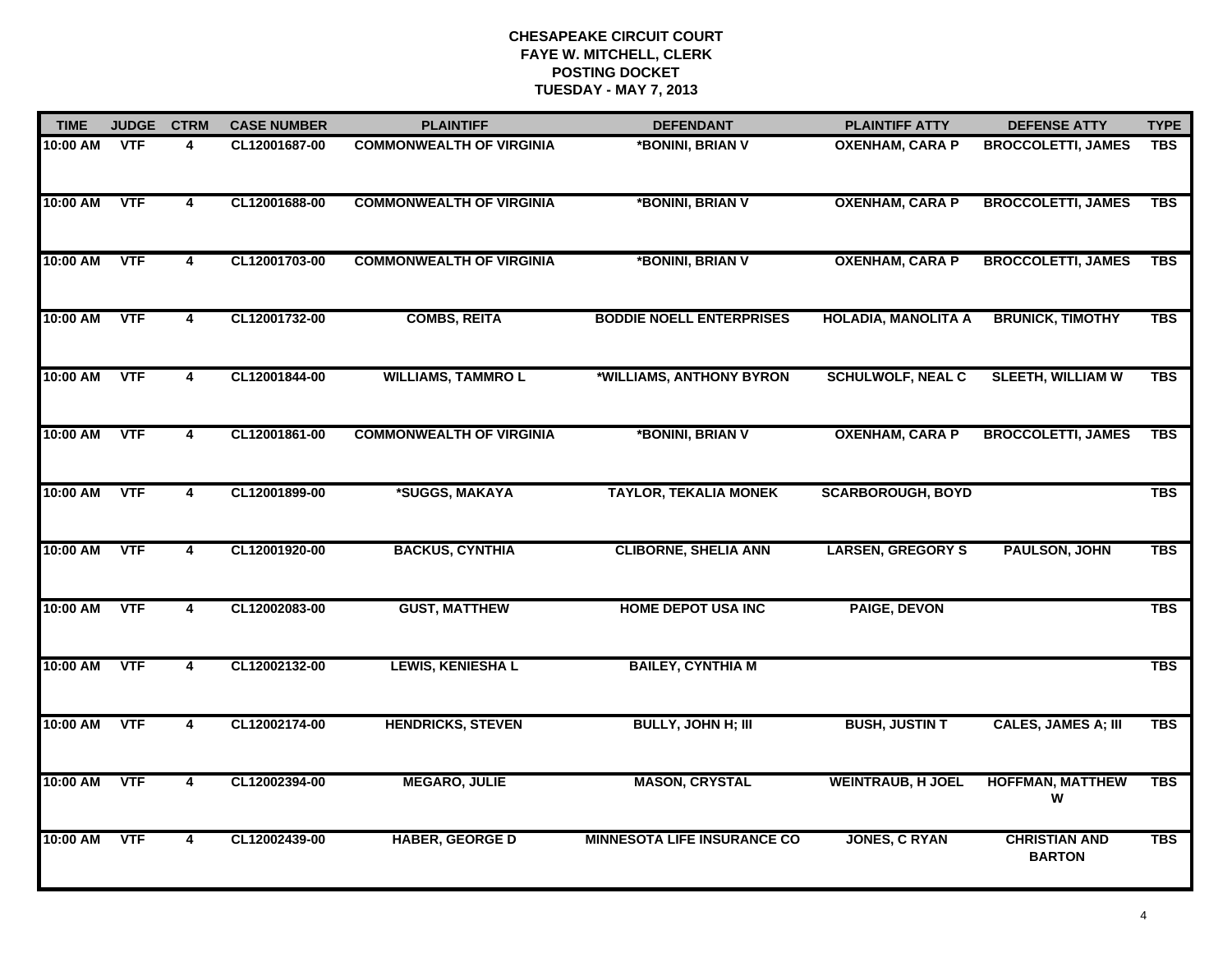| <b>TIME</b> | <b>JUDGE</b> | <b>CTRM</b>             | <b>CASE NUMBER</b> | <b>PLAINTIFF</b>                              | <b>DEFENDANT</b>               | <b>PLAINTIFF ATTY</b>                | <b>DEFENSE ATTY</b>  | <b>TYPE</b> |
|-------------|--------------|-------------------------|--------------------|-----------------------------------------------|--------------------------------|--------------------------------------|----------------------|-------------|
| 10:00 AM    | <b>VTF</b>   | 4                       | CL12002510-00      | <b>COMMONWEALTH OF VIRGINIA</b>               | *JOHNSON, JAMES MCARTHUR       | POOLE, MAHONEY                       |                      | <b>GARN</b> |
| 10:00 AM    | <b>VTF</b>   | 4                       | CL12002642-00      | <b>LEWIS, GIOVON N</b>                        | *SLYE, TRACY LYNN              | ZAHN, RICHARD W; JR                  | <b>ARNOLD, DAVID</b> | <b>TBS</b>  |
| 10:00 AM    | <b>VTF</b>   | 4                       | CL12002803-00      | <b>BREATHWAITE, WAYNE</b>                     | <b>JOHNSON, GENE; DIR</b>      | <b>PROSE</b>                         |                      | <b>TBS</b>  |
| 10:00 AM    | <b>VTF</b>   | 4                       | CL12002824-00      | <b>REED, BRESHONDA N</b>                      | DOE, JOHN                      | <b>LOTKINS, ADAM H</b>               | <b>NEAL, ROBYN</b>   | <b>TBS</b>  |
| 10:00 AM    | <b>VTF</b>   | $\overline{\mathbf{4}}$ | CL12002826-00      | <b>HALL, MICHAEL E</b>                        | *HALL, CLARENCE M              | <b>TAYLOR, STEPHEN E</b>             | <b>BYRUM, ROBERT</b> | <b>TBS</b>  |
| 10:00 AM    | <b>VTF</b>   | 4                       | CL12002881-00      | <b>TAYLOR, ANTONIO D</b>                      | <b>FRETWELL, GEORGE K</b>      | <b>LOTKIN, ADAM H</b>                |                      | <b>TBS</b>  |
| 10:00 AM    | <b>VTF</b>   | $\overline{4}$          | CL12002882-00      | <b>WINDELL, MARSHA</b>                        | <b>RODGERS, STEPHANIE</b>      | <b>LOTKIN, ADAM H</b>                | <b>DULEY, LISA</b>   | <b>TBS</b>  |
| 10:00 AM    | <b>VTF</b>   | $\overline{4}$          | CL12002904-00      | <b>CHESAPEAKE AIRPORT</b><br><b>AUTHORITY</b> | <b>MACDONALD, ROBERT G; TR</b> | <b>ORNOFF, MICHAEL E</b>             | <b>WALDO, JOSEPH</b> | <b>TBS</b>  |
| 10:00 AM    | <b>VTF</b>   | 4                       | CL12002905-00      | <b>CHESAPEAKE AIRPORT</b><br><b>AUTHORITY</b> | <b>DEAL PROPERTY LLC</b>       | <b>ORNOFF, MICHAEL E</b>             |                      | <b>TBS</b>  |
| 10:00 AM    | <b>VTF</b>   | $\overline{\mathbf{4}}$ | CL12002923-00      | <b>HOUSEHOLD FINANCE CORP</b>                 | *POSEY, BERNARD R              | <b>GLASSER AND</b><br><b>GLASSER</b> |                      | <b>GARN</b> |
| 10:00 AM    | <b>VTF</b>   | 4                       | CL12002994-00      | <b>COMMONWEALTH OF VIRGINIA</b>               | *COX, THOMAS RANDOLPH; JR      | <b>POOLE MAHONEY</b>                 |                      | <b>GARN</b> |
| 10:00 AM    | <b>VTF</b>   | $\overline{\mathbf{4}}$ | CL12003003-00      | <b>COMMONWEALTH OF VIRGINIA</b>               | *ESCHBACH, MARK THOMAS         | <b>POOLE MAHONEY</b>                 |                      | <b>GARN</b> |
| 10:00 AM    | <b>VTF</b>   | 4                       | CL12003011-00      | <b>COMMONWEALTH OF VIRGINIA</b>               | *MATTHEWS, JANAY EBONY         | <b>POOLE MAHONEY</b>                 |                      | <b>GARN</b> |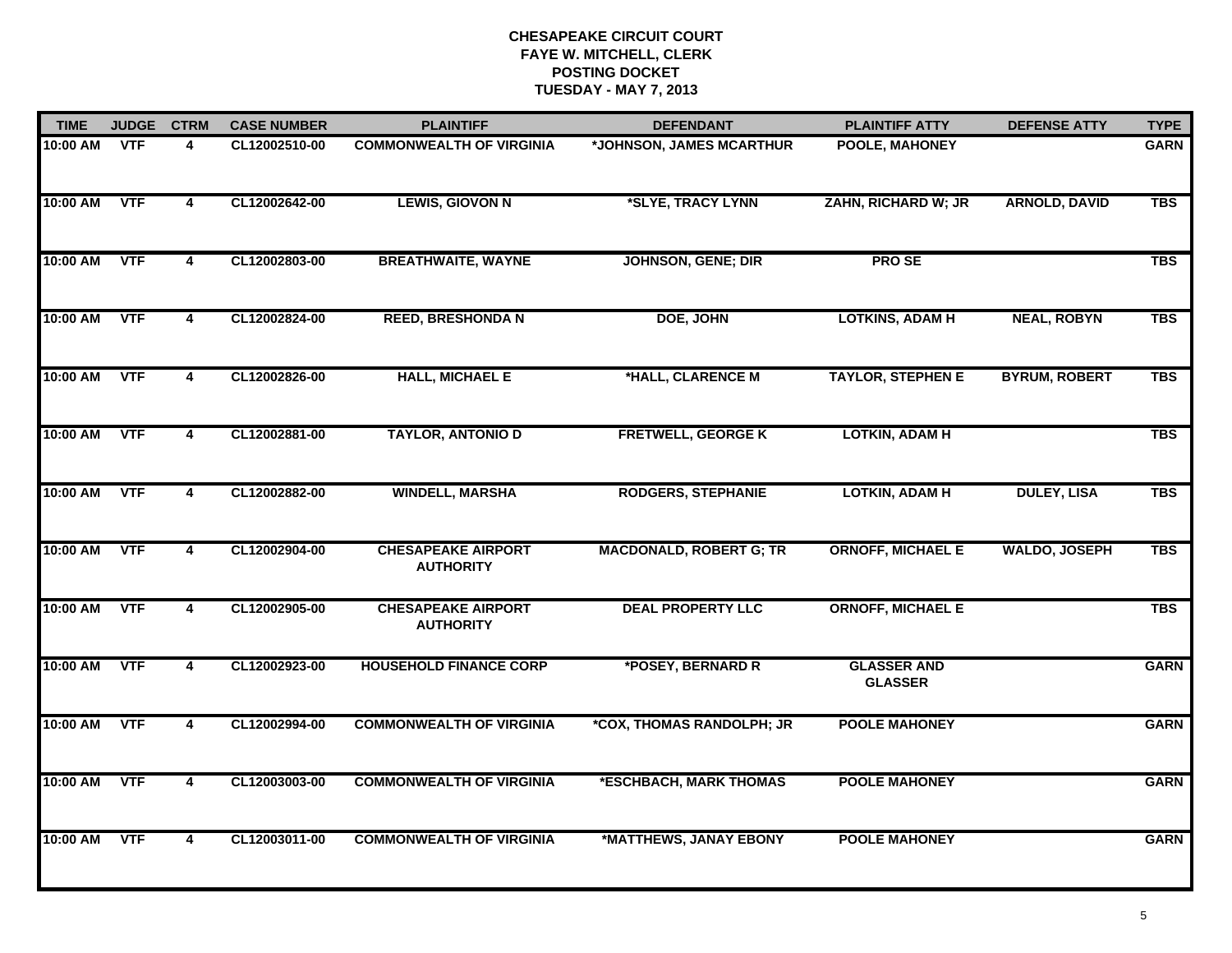| <b>TIME</b> | <b>JUDGE</b> | <b>CTRM</b>             | <b>CASE NUMBER</b> | <b>PLAINTIFF</b>                               | <b>DEFENDANT</b>            | <b>PLAINTIFF ATTY</b>               | <b>DEFENSE ATTY</b> | <b>TYPE</b> |
|-------------|--------------|-------------------------|--------------------|------------------------------------------------|-----------------------------|-------------------------------------|---------------------|-------------|
| 10:00 AM    | <b>VTF</b>   | 4                       | CL12003029-00      | <b>COMMONWEALTH OF VIRGINIA</b>                | *WHEELER, HENDERSON; JR     | <b>POOLE MAHONEY</b>                |                     | <b>GARN</b> |
| 10:00 AM    | <b>VTF</b>   | $\overline{\mathbf{4}}$ | CL13000059-00      | <b>SNAP ADVANCES LLC</b>                       | *A&M MOTOR COMPANY INC      | <b>THOMPSON, BRETT B</b>            |                     | <b>GARN</b> |
| 10:00 AM    | <b>VTF</b>   | $\overline{\mathbf{4}}$ | CL13000077-00      | <b>SNAP ADVANCES</b>                           | *ANDERSON, ANGELA M         | <b>THOMPSON LAW</b><br><b>GROUP</b> |                     | <b>GARN</b> |
| 10:00 AM    | <b>VTF</b>   | 4                       | CL13000080-00      | <b>SNAP ADVANCES</b>                           | *VA BEACH AUTO SHOWCASE INC | <b>THOMPSON LAW</b><br><b>GROUP</b> |                     | <b>GARN</b> |
| 10:00 AM    | <b>VTF</b>   | $\overline{\mathbf{4}}$ | CL13000081-00      | <b>SNAP ADVANCES</b>                           | *ANDERSON, ANGELA M         | <b>THOMPSON LAW</b><br><b>GROUP</b> |                     | <b>GARN</b> |
| 10:00 AM    | <b>VTF</b>   | 4                       | CL13000083-00      | <b>SNAP ADVANCES</b>                           | *ACTIVE DUTY AUTO INC       | <b>THOMPSON LAW</b><br><b>GROUP</b> |                     | <b>GARN</b> |
| 10:00 AM    | <b>VTF</b>   | $\overline{4}$          | CL13000084-00      | <b>COMMONWEALTH OF VIRGINIA</b>                | *BLEVINS, BRIAN SCOTT       | <b>POOLE MAHONEY</b>                |                     | <b>GARN</b> |
| 10:00 AM    | <b>VTF</b>   | 4                       | CL13000087-00      | <b>WASHINGTON NATIONAL</b><br><b>INSURANCE</b> | *STUDIVANT, FRANK L; JR     | O'KEEFE, JOHN J; III                | <b>PROSE</b>        | <b>TBS</b>  |
| 10:00 AM    | <b>VTF</b>   | 4                       | CL13000088-00      | <b>COMMONWEALTH OF VIRGINIA</b>                | *BUTTS, WILTON ISAAC; JR    | <b>POOLE MAHONEY</b>                |                     | <b>GARN</b> |
| 10:00 AM    | <b>VTF</b>   | 4                       | CL13000094-00      | <b>COMMONWEALTH OF VIRGINIA</b>                | *DAVENPORT, JAMES LEE       | <b>POOLE MAHONEY</b>                |                     | <b>GARN</b> |
| 10:00 AM    | <b>VTF</b>   | 4                       | CL13000121-00      | <b>FRAZIER, ANTHONY J</b>                      | <b>HENRY, DANIEL</b>        |                                     | <b>VERSER, JILL</b> | <b>TBS</b>  |
| 10:00 AM    | <b>VTF</b>   | $\overline{\mathbf{4}}$ | CL13000147-00      | <b>COMMONWEALTH OF VIRGINIA</b>                | *TUCKER, CRYSTAL AIME       | <b>POOLE MAHONEY</b>                |                     | <b>GARN</b> |
| 10:00 AM    | <b>VTF</b>   | 4                       | CL13000150-00      | <b>COMMONWEALTH OF VIRGINIA</b>                | *WATSON, DERRICK            | <b>POOLE MAHONEY</b>                |                     | <b>GARN</b> |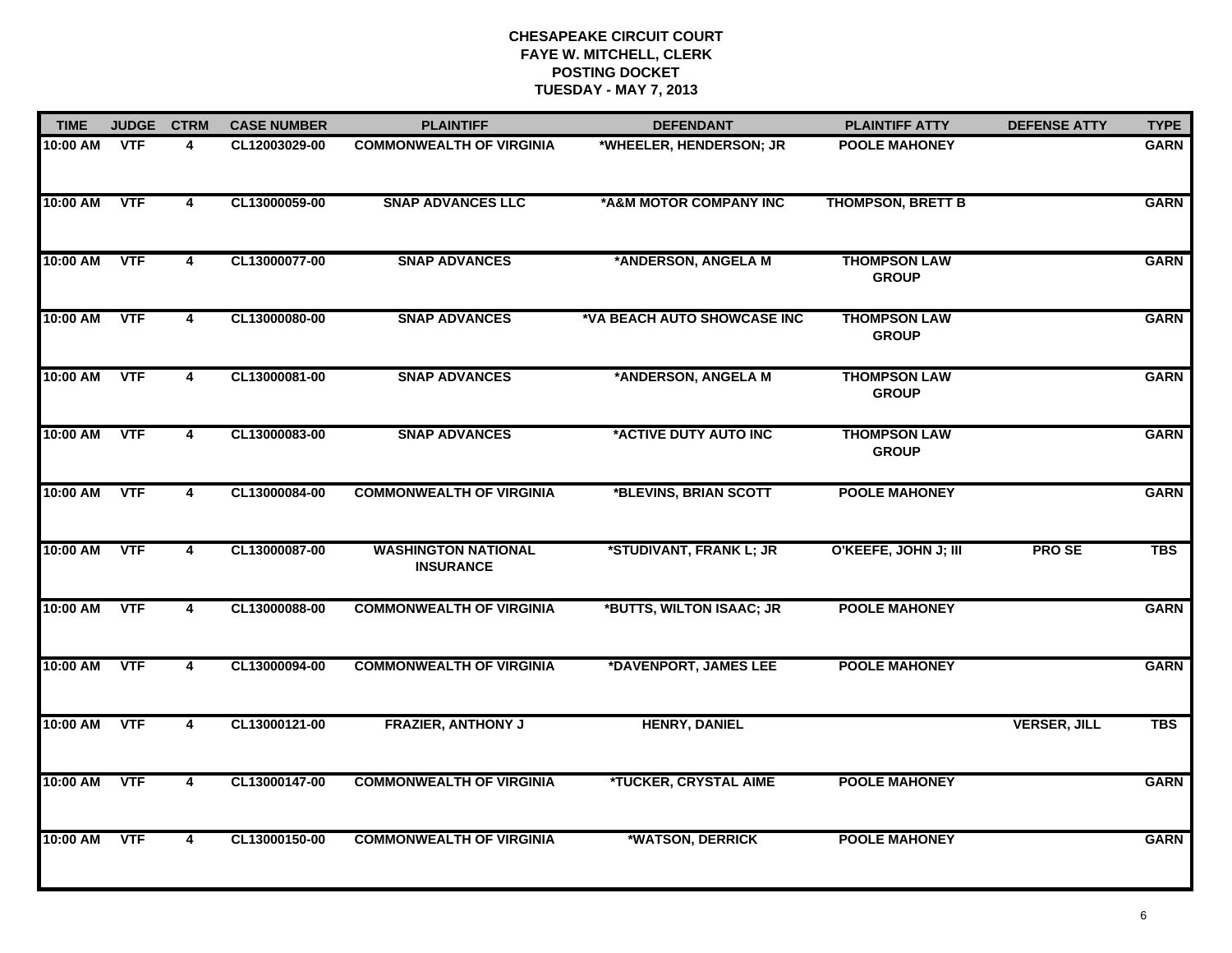| <b>TIME</b> | <b>JUDGE</b> | <b>CTRM</b>             | <b>CASE NUMBER</b> | <b>PLAINTIFF</b>                | <b>DEFENDANT</b>                  | <b>PLAINTIFF ATTY</b>                | <b>DEFENSE ATTY</b> | <b>TYPE</b> |
|-------------|--------------|-------------------------|--------------------|---------------------------------|-----------------------------------|--------------------------------------|---------------------|-------------|
| 10:00 AM    | <b>VTF</b>   | 4                       | CL13000178-00      | <b>CAPITAL ONE BANK</b>         | *MORSE, KIM                       | <b>GLASSER AND</b><br><b>GLASSER</b> |                     | <b>GARN</b> |
| 10:00 AM    | <b>VTF</b>   | $\overline{\mathbf{4}}$ | CL13000304-00      | <b>WELLS FARGO BANK</b>         | *MANUS, JOHN C; JR                | <b>GLASSER AND</b><br><b>GLASSER</b> |                     | <b>GARN</b> |
| 10:00 AM    | <b>VTF</b>   | $\overline{\mathbf{4}}$ | CL13000305-00      | <b>FIA CARD SERVICES</b>        | *COOPER, MARGARET S               | <b>GLASSER AND</b><br><b>GLASSER</b> |                     | <b>GARN</b> |
| 10:00 AM    | <b>VTF</b>   | 4                       | CL13000366-00      | <b>COMMONWEALTH OF VIRGINA</b>  | *ALEXANDER, CORDARO TRAVELL       | <b>POOLE MAHONEY</b>                 |                     | <b>GARN</b> |
| 10:00 AM    | <b>VTF</b>   | $\overline{\mathbf{4}}$ | CL13000367-00      | <b>COMMONWEALTH OF VIRGINA</b>  | *BAILEY, JENNIFER LOUSISE         | <b>POOLE MAHONEY</b>                 |                     | <b>GARN</b> |
| 10:00 AM    | <b>VTF</b>   | $\overline{\mathbf{4}}$ | CL13000368-00      | <b>COMMONWEALTH OF VIRGINA</b>  | *BENNETT, JOSEPH LEE              | <b>POOLE MAHONEY</b>                 |                     | <b>GARN</b> |
| 10:00 AM    | <b>VTF</b>   | $\overline{\mathbf{4}}$ | CL13000370-00      | <b>COMMONWEALTH OF VIRGINA</b>  | *BERCAW, CANDY SUE                | <b>POOLE MAHONEY</b>                 |                     | <b>GARN</b> |
| 10:00 AM    | <b>VTF</b>   | 4                       | CL13000372-00      | <b>COMMONWEALTH OF VIRGINA</b>  | *BRITT, KERRY WILLIAM             | <b>POOLE MAHONEY</b>                 |                     | <b>GARN</b> |
| 10:00 AM    | <b>VTF</b>   | 4                       | CL13000373-00      | <b>COMMONWEALTH OF VIRGINA</b>  | *BRODNAX, ANDRE ATWELL            | <b>POOLE MAHONEY</b>                 |                     | <b>GARN</b> |
| 10:00 AM    | <b>VTF</b>   | $\overline{\mathbf{4}}$ | CL13000374-00      | <b>COMMONWEALTH OF VIRGINA</b>  | *CARTER, RONNIE DEWANE            | <b>POOLE MAHONEY</b>                 |                     | <b>GARN</b> |
| 10:00 AM    | <b>VTF</b>   | 4                       | CL13000375-00      | <b>COMMONWEALTH OF VIRGINA</b>  | *CASON, TYKETA MONE               | <b>POOLE MAHONEY</b>                 |                     | <b>GARN</b> |
| 10:00 AM    | <b>VTF</b>   | $\overline{\mathbf{4}}$ | CL13000383-00      | <b>COMMONWEALTH OF VIRGINIA</b> | *COLE, LATOYA MICHELLE            | <b>POOLE MAHONEY</b>                 |                     | <b>GARN</b> |
| 10:00 AM    | <b>VTF</b>   | 4                       | CL13000384-00      | <b>COMMONWEALTH OF VIRGINIA</b> | <i><b>*CUMBO, GRANT MASON</b></i> | <b>POOLE MAHONEY</b>                 |                     | <b>GARN</b> |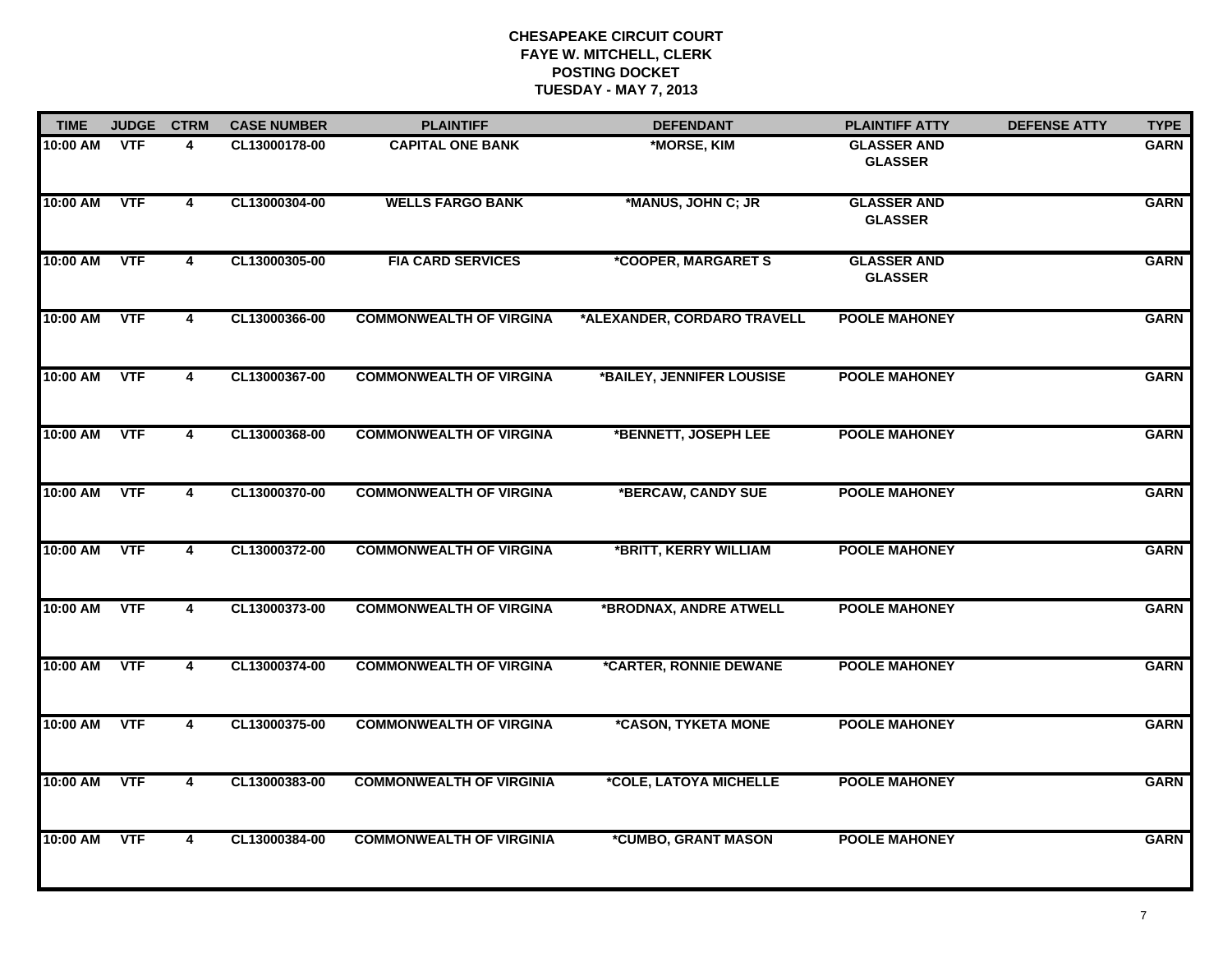| <b>TIME</b> | <b>JUDGE</b> | <b>CTRM</b>    | <b>CASE NUMBER</b> | <b>PLAINTIFF</b>                | <b>DEFENDANT</b>                      | <b>PLAINTIFF ATTY</b> | <b>DEFENSE ATTY</b> | <b>TYPE</b> |
|-------------|--------------|----------------|--------------------|---------------------------------|---------------------------------------|-----------------------|---------------------|-------------|
| 10:00 AM    | <b>VTF</b>   | 4              | CL13000401-00      | <b>COMMONWEALTH OF VIRGINIA</b> | *EDWARDS, BERNARD WOODSON;<br>JR      | <b>POOLE MAHONEY</b>  |                     | <b>GARN</b> |
| 10:00 AM    | <b>VTF</b>   | 4              | CL13000403-00      | <b>COMMONWEALTH OF VIRGINIA</b> | *FLYNN, SHANNON N                     | <b>POOLE MAHONEY</b>  |                     | <b>GARN</b> |
| 10:00 AM    | <b>VTF</b>   | 4              | CL13000404-00      | <b>COMMONWEALTH OF VIRGINIA</b> | *HARVEY, RANDAL LAVERNE               | <b>POOLE MAHONEY</b>  |                     | <b>GARN</b> |
| 10:00 AM    | <b>VTF</b>   | 4              | CL13000409-00      | <b>COMMONWEALTH OF VIRGINIA</b> | *HEATH, DONNA LYNN                    | <b>POOLE MAHONEY</b>  |                     | <b>GARN</b> |
| 10:00 AM    | <b>VTF</b>   | 4              | CL13000410-00      | <b>COMMONWEALTH OF VIRGINIA</b> | *JOHNSON, CURTIS; JR                  | <b>POOLE MAHONEY</b>  |                     | <b>GARN</b> |
| 10:00 AM    | <b>VTF</b>   | $\overline{4}$ | CL13000411-00      | <b>COMMONWEALTH OF VIRGINIA</b> | *JONES, CHESTER FLOYD                 | <b>POOLE MAHONEY</b>  |                     | <b>GARN</b> |
| 10:00 AM    | <b>VTF</b>   | 4              | CL13000412-00      | <b>COMMONWEALTH OF VIRGINIA</b> | *JORDAN, ANTONIO JERMAINE             | <b>POOLE MAHONEY</b>  |                     | <b>GARN</b> |
| 10:00 AM    | <b>VTF</b>   | 4              | CL13000413-00      | <b>COMMONWEALTH OF VIRGINIA</b> | *JOSEY, KEITH ALEXANDER               | <b>POOLE MAHONEY</b>  |                     | <b>GARN</b> |
| 10:00 AM    | <b>VTF</b>   | 4              | CL13000418-00      | <b>COMMONWEALTH OF VIRGINIA</b> | *LITTLE, ANDRE M                      | <b>POOLE MAHONEY</b>  |                     | <b>GARN</b> |
| 10:00 AM    | <b>VTF</b>   | 4              | CL13000420-00      | <b>COMMONWEALTH OF VIRGINIA</b> | *NORMAN, QUENTIN LAMAR                | <b>POOLE MAHONEY</b>  |                     | <b>GARN</b> |
| 10:00 AM    | <b>VTF</b>   | 4              | CL13000431-00      | <b>COMMONWEALTH OF VIRGINIA</b> | *PRICE, JEREMY                        | <b>POOLE MAHONEY</b>  |                     | <b>GARN</b> |
| 10:00 AM    | <b>VTF</b>   | 4              | CL13000439-00      | <b>COMMONWEALTH OF VIRGINIA</b> | *RICE, KEITH SMALLWOOD                | <b>POOLE MAHONEY</b>  |                     | <b>GARN</b> |
| 10:00 AM    | <b>VTF</b>   | 4              | CL13000440-00      | <b>COMMONWEALTH OF VIRGINIA</b> | <i><b>*TYLER, LATASHA DELORIS</b></i> | <b>POOLE MAHONEY</b>  |                     | <b>GARN</b> |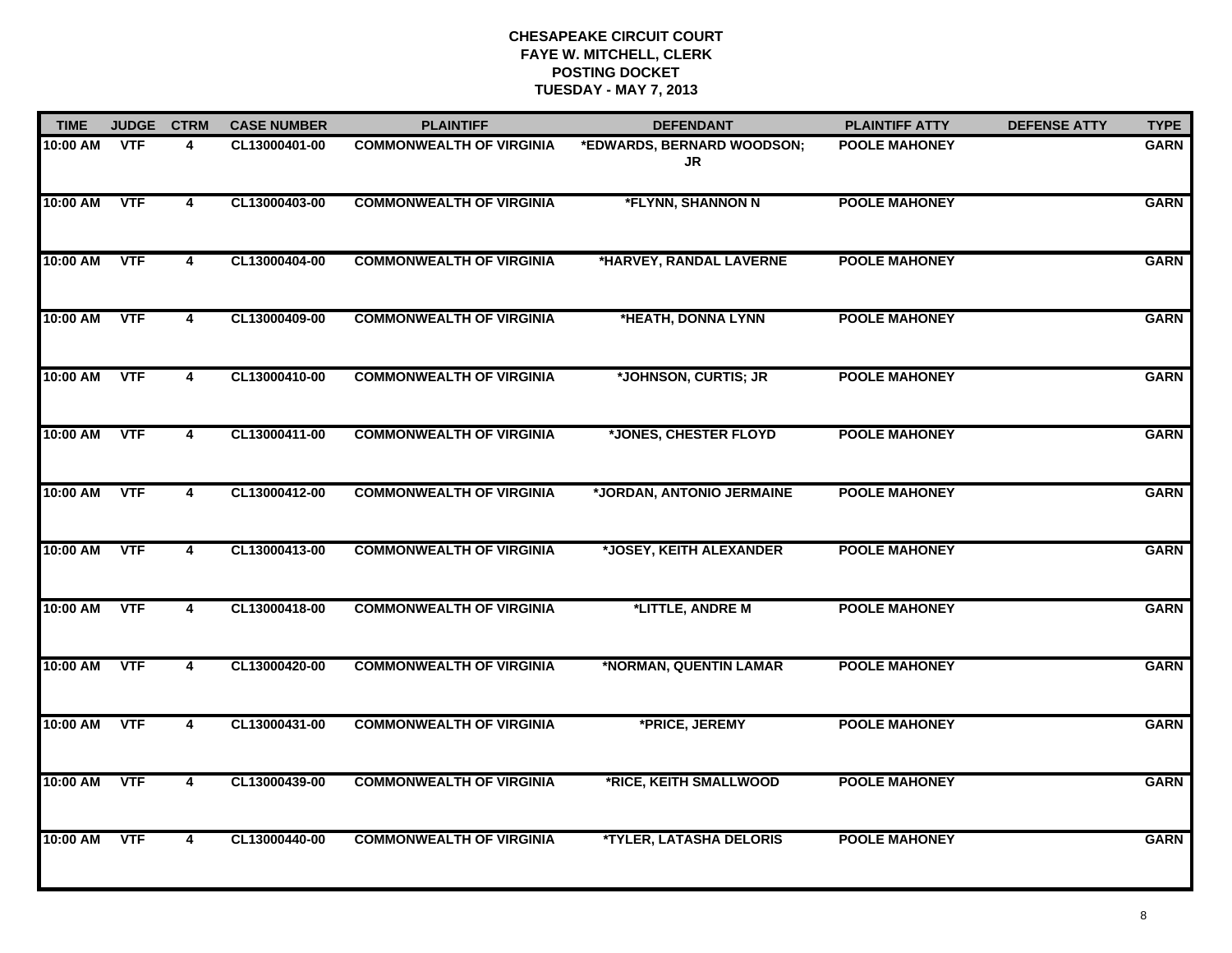| <b>TIME</b> | <b>JUDGE</b> | <b>CTRM</b>             | <b>CASE NUMBER</b> | <b>PLAINTIFF</b>                              | <b>DEFENDANT</b>                                    | <b>PLAINTIFF ATTY</b>                | <b>DEFENSE ATTY</b>                  | <b>TYPE</b> |
|-------------|--------------|-------------------------|--------------------|-----------------------------------------------|-----------------------------------------------------|--------------------------------------|--------------------------------------|-------------|
| 10:00 AM    | <b>VTF</b>   | 4                       | CL13000445-00      | <b>COMMONWEALTH OF VIRGINIA</b>               | *WADE, GARY E                                       | <b>POOLE MAHONEY</b>                 |                                      | <b>GARN</b> |
| 10:00 AM    | <b>VTF</b>   | $\overline{\mathbf{4}}$ | CL13000448-00      | <b>COMMONWEALTH OF VIRGINIA</b>               | *WALKER, OMECHELA LAKEE                             | <b>POOLE MAHONEY</b>                 |                                      | <b>GARN</b> |
| 10:00 AM    | <b>VTF</b>   | $\overline{\mathbf{4}}$ | CL13000451-00      | <b>COMMONWEALTH OF VIRGINIA</b>               | *WHITE, CALVIN                                      | <b>POOLE MAHONEY</b>                 |                                      | <b>GARN</b> |
| 10:00 AM    | <b>VTF</b>   | 4                       | CL13000453-00      | <b>COMMONWEALTH OF VIRGINIA</b>               | *WISE, BRANDON                                      | <b>POOLE MAHONEY</b>                 |                                      | <b>GARN</b> |
| 10:00 AM    | <b>VTF</b>   | $\overline{\mathbf{4}}$ | CL13000454-00      | <b>COMMONWEALTH OF VIRGINIA</b>               | *ZINSNER, CATHERINE DANIELLE                        | <b>POOLE MAHONEY</b>                 |                                      | <b>GARN</b> |
| 10:00 AM    | <b>VTF</b>   | $\overline{\mathbf{4}}$ | CL13000519-00      | <b>FIA CARD SERVICES</b>                      | *MASON, PATRICIA M                                  | <b>GLASSER AND</b><br><b>GLASSER</b> |                                      | <b>GARN</b> |
| 10:00 AM    | <b>VTF</b>   | $\overline{4}$          | CL13000520-00      | <b>NIXON, KERRY L</b>                         | *LAKDHWALA, VISHNU                                  | <b>PROSE</b>                         |                                      | <b>TBS</b>  |
| 10:00 AM    | <b>VTF</b>   | 4                       | CL13000551-00      | <b>TROY CAPITAL LLC</b>                       | *ASKEW, GERRY C; SR                                 | <b>SHENANDOAH LEGAL</b>              |                                      | <b>GARN</b> |
| 10:00 AM    | <b>VTF</b>   | 4                       | CL13000555-00      | <b>LAGARDE, BETTY J</b>                       | <b>CAI, JINLI</b>                                   | <b>MARTINGAYLE, KEVIN E</b>          | <b>LAMBERT AND</b><br><b>LAMBERT</b> | <b>TBS</b>  |
| 10:00 AM    | <b>VTF</b>   | 4                       | CL13000739-00      | <b>BANKNOTE SERVICE</b><br><b>CORPORATION</b> | *DARDEN, WAYNE                                      | <b>GREENBERG, RICHARD</b><br>L.      |                                      | <b>GARN</b> |
| 10:00 AM    | <b>VTF</b>   | $\overline{4}$          | CL13000812-00      | <b>SERDAHL, BRUCE</b>                         | *PTASZYNSKI, ADAM JOHN                              | <b>DUFFAN, KEVIN M</b>               |                                      | <b>TBS</b>  |
| 10:00 AM    | <b>VTF</b>   | $\overline{4}$          | CL13000943-00      | <b>ARTERBERRY, WENDY K</b>                    | <b>ADAMS, MARIA</b>                                 |                                      |                                      | <b>TBS</b>  |
| 10:00 AM    | <b>VTF</b>   | 4                       | CL13000959-00      | <b>CYPRUS FINANCE COMPANY</b>                 | <b>NATIONAL RECOVERY &amp; STORAGE</b><br><b>OF</b> | <b>LOUKA, TARIQ K</b>                | <b>DUNN, JASON A</b>                 | <b>TBS</b>  |